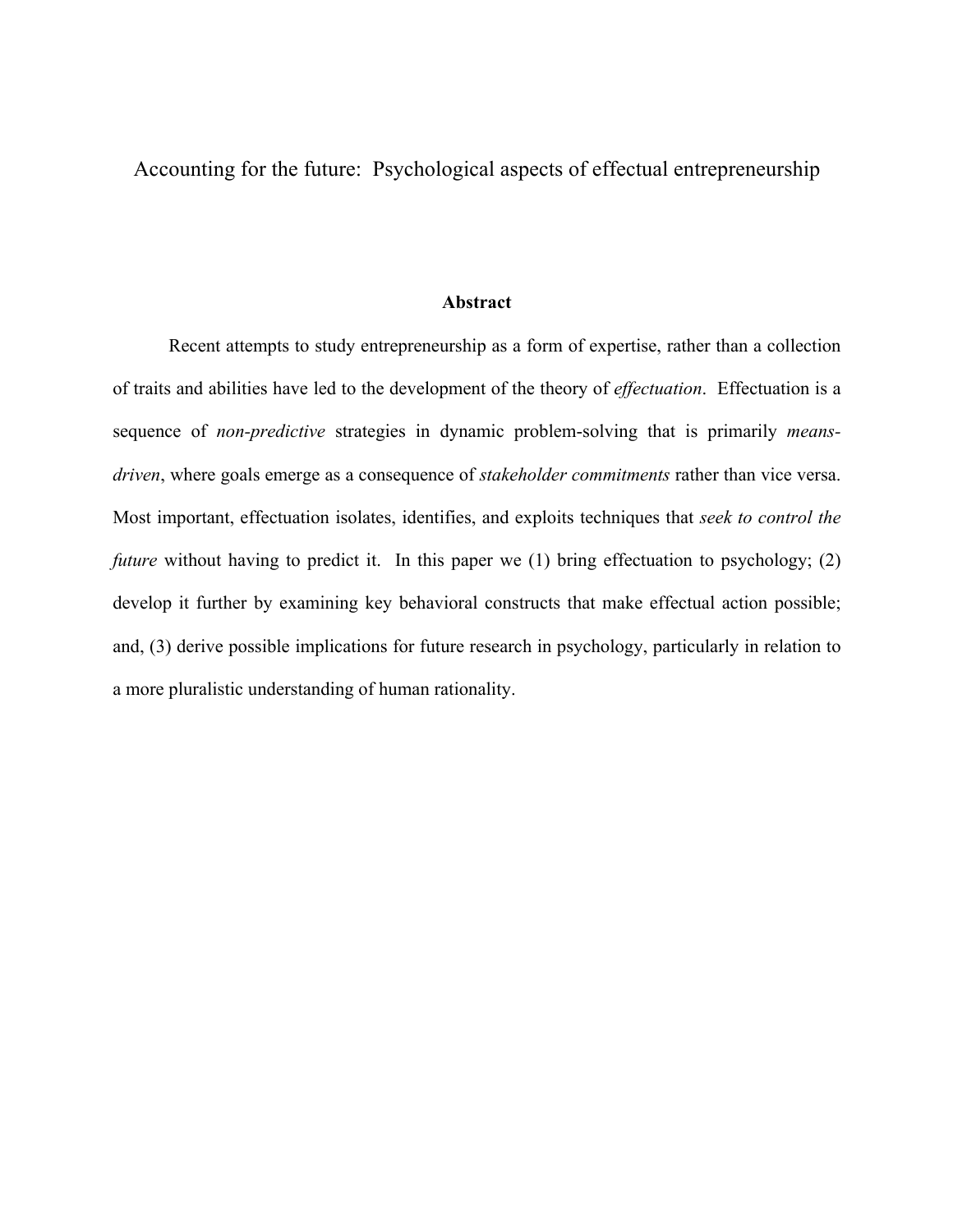Few other groups of human beings have been singled out in as many studies and scrutinized *as a group* for psychological differences from other human beings as the group consisting of entrepreneurs. Entrepreneurs have been compared with non-entrepreneurs in general (Venkatapathy, 1983; Ahmed, 1985; Allinson, Chell et. al., 2000; Carter, Gartner, et. al., 2003), as also with particular groups such as managers (Brockhaus, 1980; Miner, Smith et. al,, 1989), bankers (Sarasvathy, Simon, et. al., 1998), sociopaths (Winslow, 1987), and mountaineers (DeLeo, 1982). It is almost as though entrepreneurship is a branch of abnormal psychology. This rather begs the question as to why entrepreneurs are hypothesized to be different from other human beings in the first place, any more than accountants or astronauts are. Yet the studies that sort the world into entrepreneurs and non-entrepreneurs do not address this question. This is even more puzzling in light of the fact that very few significant differences are actually found in most of these studies, and many findings are contradicted over multiple studies. Rare exceptions include levels of self-efficacy (e.g. Chen, Greene & Crick, 1998), and risk aversion (Stewart & Roth, 2001). Even here it is not clear that one would not find similar differences in self-efficacy and risk-taking between *any* group of socially esteemed professionals and the general population – say, lawyers and non-lawyers, or musicians and non-musicians.

Recently, in light of the relative non-results of the studies of psychological differences between entrepreneurs and non-entrepreneurs, scholars have argued that both person and situation matter (Bouchikhi, 1993; Shane & Venkataraman, 2000). Among others, one stream of psychology that studies person and domain together is the expert-novice literature. Drawing upon this literature, a recent set of studies has re-formulated entrepreneurship as a form of expertise and entrepreneurs as a subset of experts in general (Sarasvathy & Simon, 2000; Sarasvathy 2001a & b; Read, Wiltbank, et. al. 2003). It turns out that expert entrepreneurs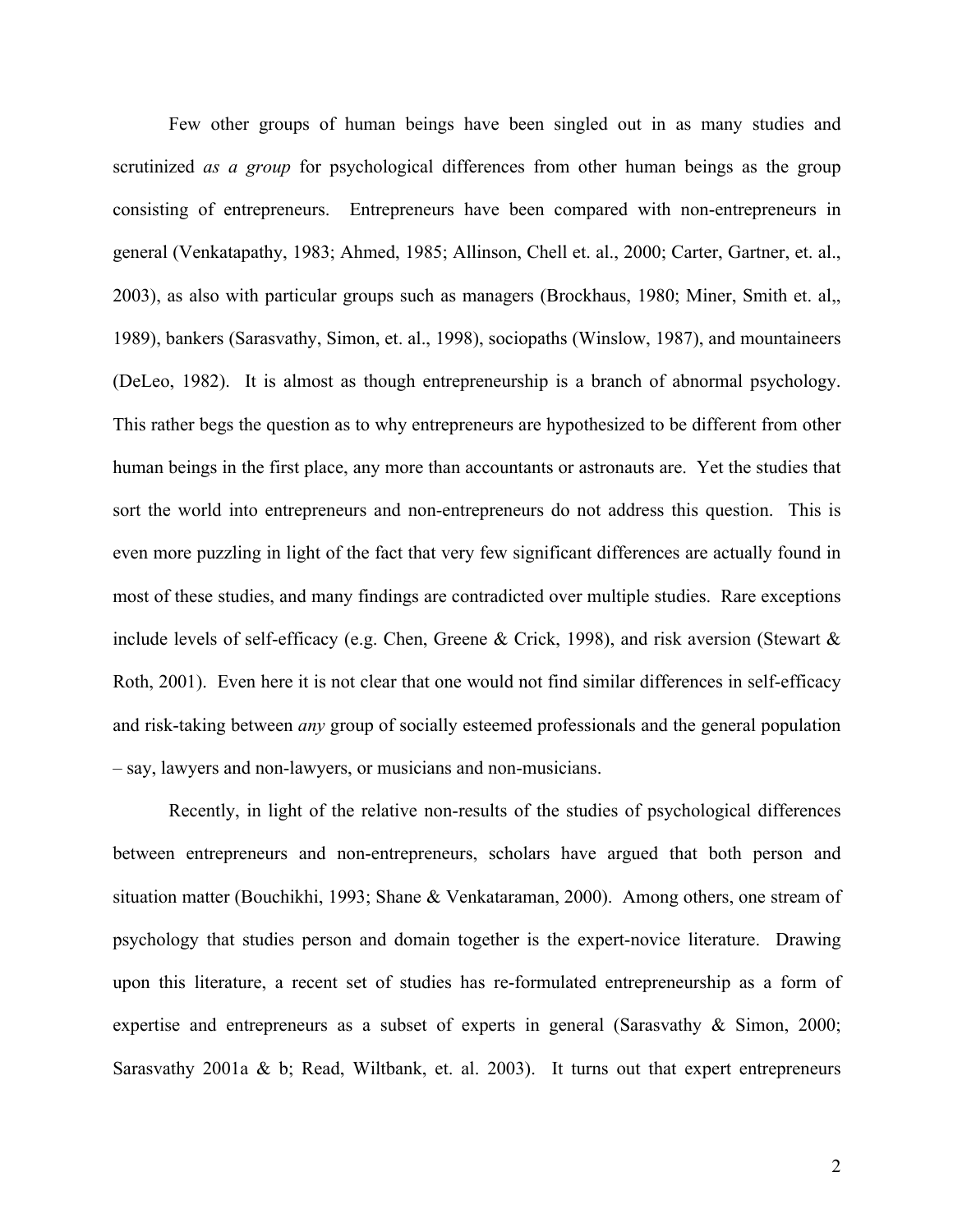exhibit significant similarities in how they model decision problems and the processes they use to solve them. These similarities are present, irrespective of differences in the technological and market domains within which expert entrepreneurs have built up their *entrepreneurial* expertise. In particular, the evidence shows that expert entrepreneurs overwhelmingly select an effectual mode of action and reasoning as opposed to causal modes. In this paper we explain what effectuation consists of and examine in detail the psychological elements that may underlie effectual entrepreneurship with a view to designing more fine-grained experiments and field studies in entrepreneurship in the best traditions of research in psychology. We conclude the paper with some bold speculations as to what the implications of these findings from entrepreneurship may be for research in psychology.

In sum, we hope to accomplish three things in this paper:

- Bring to psychology the findings from studies of entrepreneurial expertise, particularly the theory of effectuation.
- Develop the theory of effectuation further by examining key behavioral constructs that make effectual action possible.
- Derive possible implications for psychology, given what we have learned about how effectual entrepreneurs create firms and markets.

#### **Findings from a study of entrepreneurial expertise: Effectuation**

Before we describe the findings from the study of entrepreneurial expertise, we would like to clarify the connections we see between entrepreneurial expertise and expertise in general. In keeping with the literature, we think of an expert as "someone who has attained a high level of performance in the domain as a result of years of experience" (Foley & Hart, 1992). Investigation of expert performance began in earnest approximately 30 years ago, driven largely by a desire to understand the nature of a chess master (Chase & Simon, 1973; Simon & Chase 1973), though de Groot had been thinking about the topic since 1946 (de Groot, 1978). In their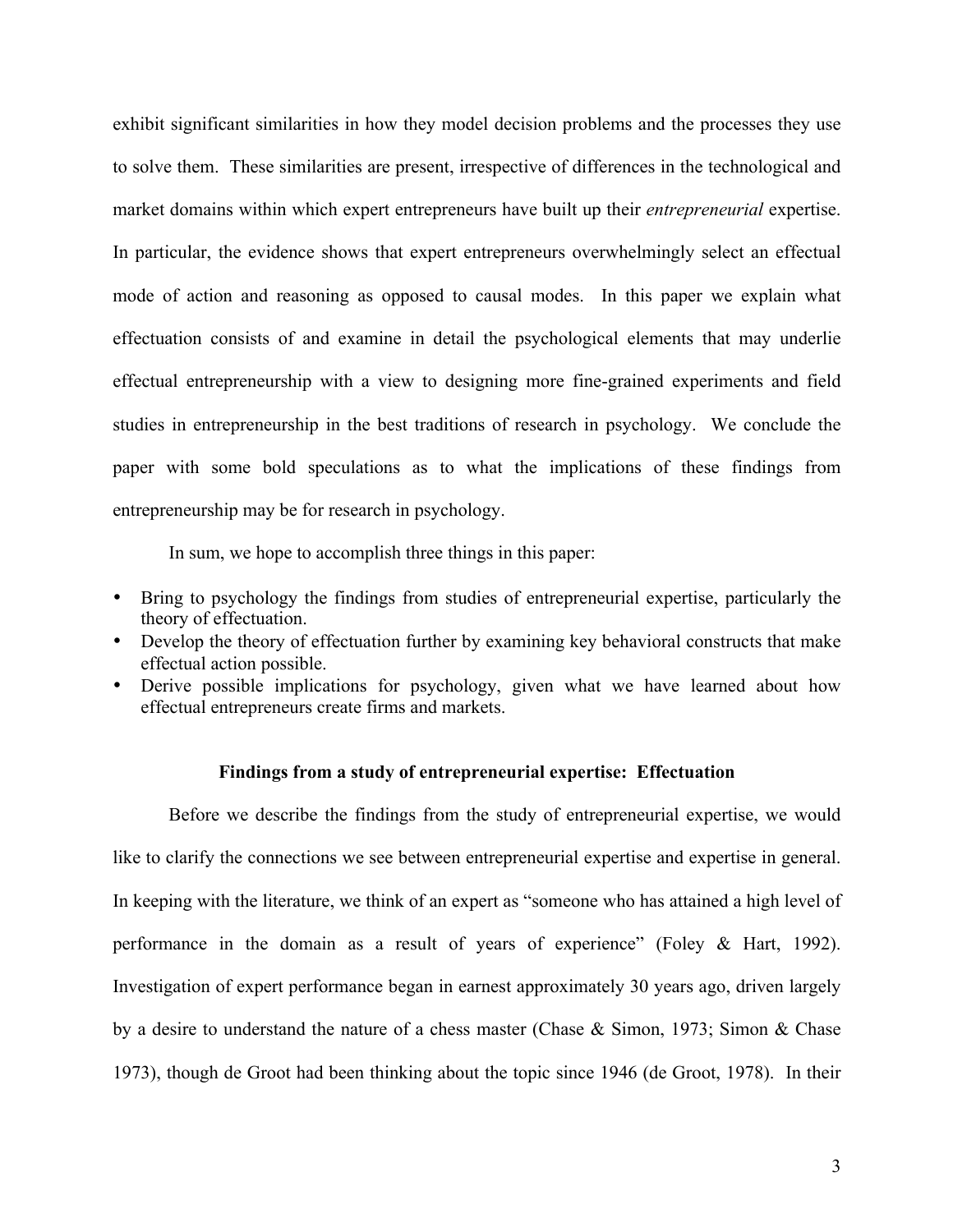early investigation of expert chess players, Chase and Simon quickly became aware that simple intelligence was not a guarantee of mastery of chess. More complex factors in the development of expertise revolved around how players stored information, perceived problems and generated solutions.

Following (Mieg, 2001), we classify entrepreneurial expertise as a form of "strong-form" expertise that is associated with deep personal ability and knowledge that has been derived from extensive practice and experience. This is in contrast to "weak-form expertise," that is associated with forecasting that can be done through computer models and simulations or through insider information. Furthermore, we are fully in agreement with the position that expertise is contextual (Ericsson & Smith, 1991). While a neurosurgeon's talents may be unsurpassed in the operating room, her abilities there predict nothing about her abilities in the grocery store, on the computer or solving physics problems. As such, expertise research tests experts in their own context, and the results we bring to our discussion here are based on an extensive study that is fully rooted in the context of entrepreneur's approaches to *entrepreneurial* problems as opposed to problems in particular domains of business, industry, or technology.

In an initial foray into this topic, (Sarasvathy, 2001b) used a 17-page problem set consisting of ten typical problems that arise in transforming an idea into a business. Results were based on protocol analysis to isolate and identify commonalities in the decision-making processes of 27 expert entrepreneurs. These entrepreneurs were founders of companies ranging in size from \$200 M to \$6.5 B, and were taken from a random sample of a population of 145 founder-entrepreneur volunteers that met the criteria for expertise based on the literature. Thus the sample drawn was based on characteristics of the expertise of the entrepreneurs as opposed to characteristics of the firms they founded or the level of financial success they achieved.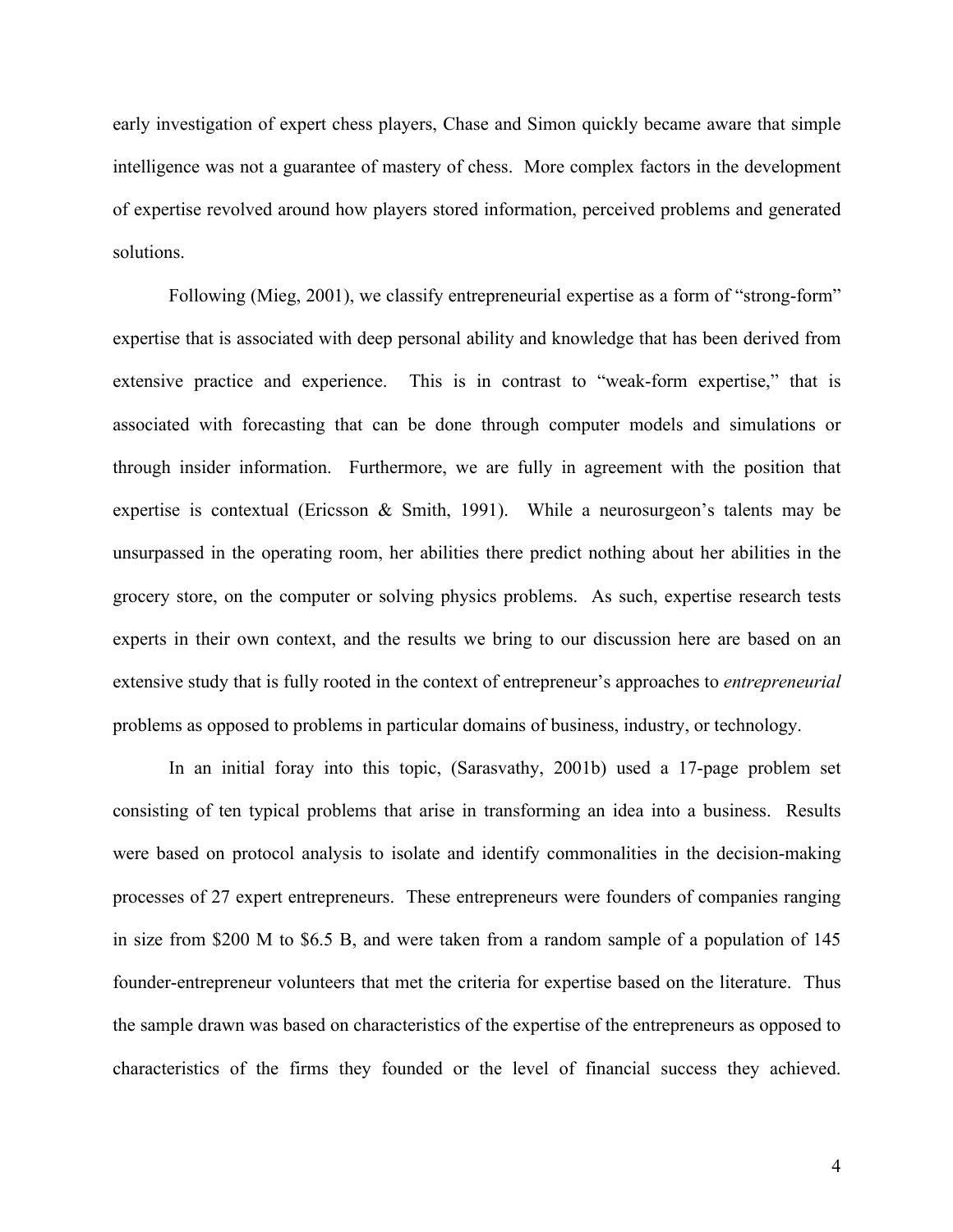Moreover, the final sample of *firms* that resulted through the choice of subjects contained a wide variety of industries and technologies ranging from retail products and services to traditional technologies such as railroad and steel and more recent ones such as semi-conductors, software and life sciences.

The base model of entrepreneurial expertise, called "effectuation" (to signify the *inverse* of causation), was extracted through a variety of qualitative and quantitative analyses of the think-aloud verbal protocols in the tradition of (Ericsson & Simon, 1984). For a detailed description of the analyses and a comprehensive exposition of the model, see (Sarasvathy, 2001a & b). Here we briefly describe the ensuing theory and explore its connections with and implications for future research in entrepreneurship as well as for studies of human behavior in general in the larger field of psychology.

#### *What is effectuation?*

Effectuation is a sequence of *non-predictive* strategies in dynamic problem-solving that is primarily *means-driven*, where goals emerge as a consequence of *stakeholder commitments* rather than vice versa. Most important, effectuation isolates, identifies, and exploits techniques that *seek to control the future* without having to predict it.

Hence the key to effectuation lies in our ontological stance toward the future. The simple but familiar device consisting of urns and balls used to describe statistical distributions should clarify this stance. In particular, the example we use here is due to Frank H. Knight, who argued in his seminal *Risk, Uncertainty, and Profit,* that the existence of and justification for entrepreneurial profit was entirely due to the existence of "true" uncertainty (Kinght, 1921). Knight divided unknown distributions of the future into three types:

(In each of the following cases imagine a game where if you draw a red ball, you win \$50)

*(1) Risk – Known distribution, unknown draw:*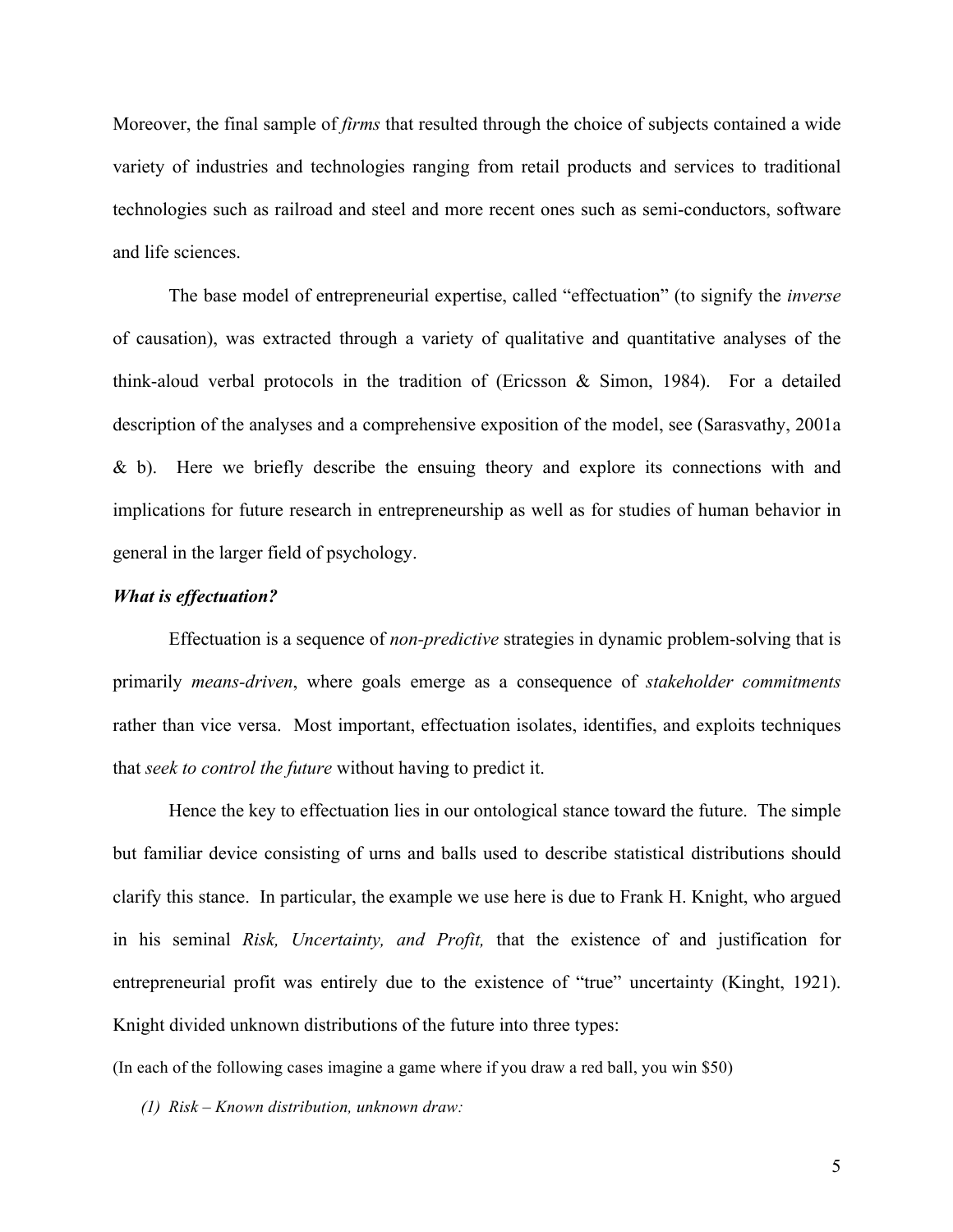The urn contains 5 red balls and 5 green balls. In this case the expected value (\$25) of any draw is perfectly calculable through standard statistical analysis.

- *(2) Uncertainty – Unknown distribution, unknown draw:* We do not know how many balls are in the urn or of what colors. Here we need to estimate the distribution over several draws before we can place our bets with any degree of confidence.
- *(3) "True" or Knightian uncertainty – Distribution does not exist and/or is unknowable:*
- Each draw brings forth a different item, not limited to balls in other words, we just simply do not know and cannot estimate what the urn contains. It is here that we need a non-predictive technique to make decisions. Effectuation suggests that one solution to this problem lies in understanding that this distribution is *created* through human action; hence, *harnessing* human action through a process of persuasion<sup>1</sup> is likely to prove more useful than *predicting* it.

Effectuation brings into stark relief the predominant ontological stance of most of the literature on decision-making under uncertainty. Efforts in this stream of research have almost exclusively been dedicated to causal analyses that lead to improved predictions precisely because good prediction allows us to capitalize on our expectations regarding the future. But focusing so much on causal, and hence, predictive aspects, we have mostly neglected the study of techniques of control that do not require us to predict the future. Take for example, Kahneman and Lovallo's pitiful head-shaking at the folly of human attitudes to the future that lead to "timid choices and bold forecasts." The authors simply assume that subjects should always approach the future as predictable, and confidently prescribe "corrective" actions that need to be taken to "overcome the biases" and achieve "optimal behavior in every situation" (Kahneman & Lovallo, 1993). We agree with Kahneman and Lovallo that there are several circumstances where people disregard predictive information, sometimes leading to over-optimism in their forecasts, and sometimes to exaggerated risk-aversion. But in cases where there are good reasons to approach the future as truly unknowable, merely focusing on better prediction may not be useful, or even meaningful. This is particularly true in domains of design, whether the design involves physical

<sup>&</sup>lt;sup>1</sup> This persuasion is bi-directional – i.e. both leader and member are persuadable and persuasive. That is why, as we explain later, flexibility of goals is such an important aspect of effectuation.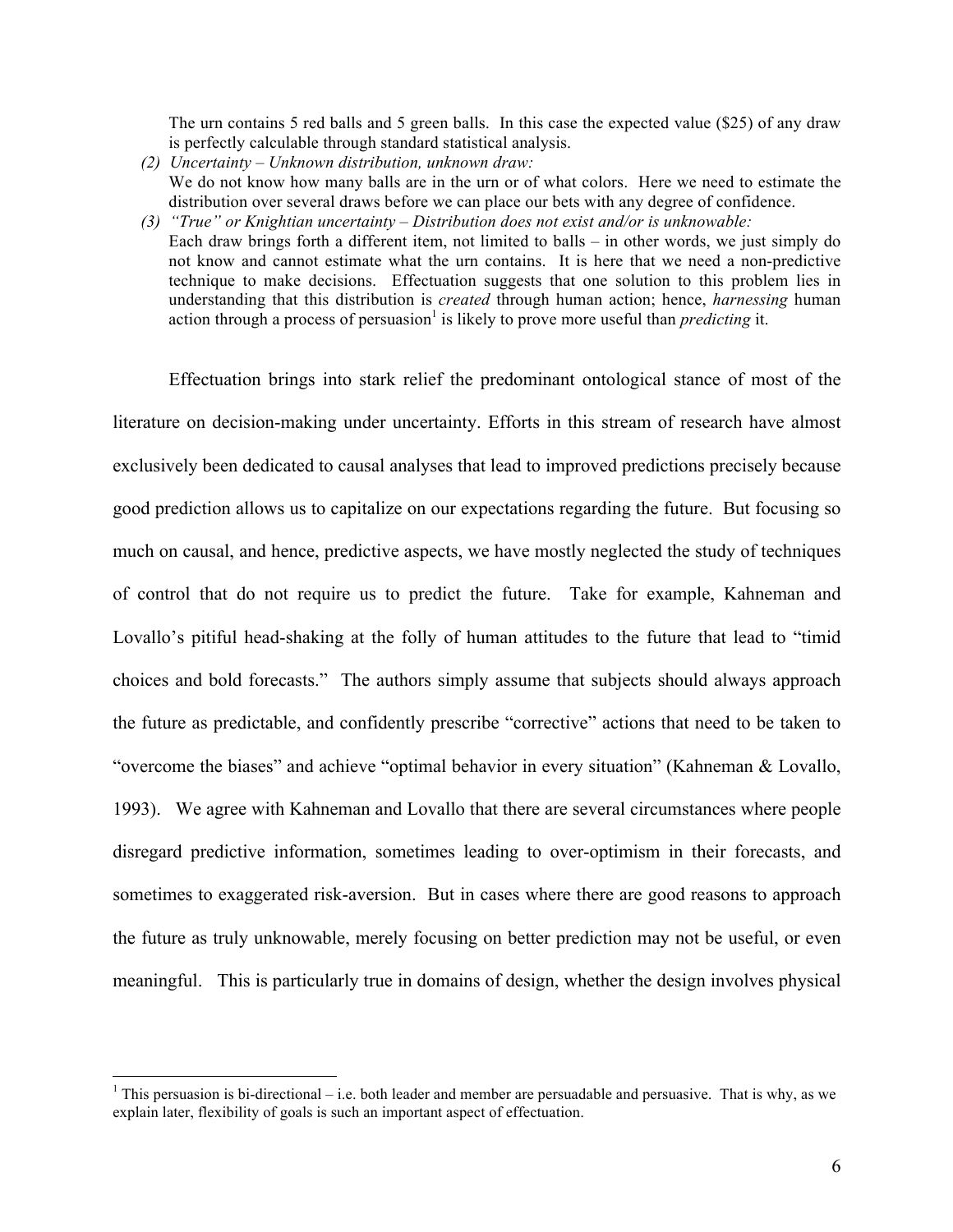or social artifacts. In his seminal book, *Sciences of the Artificial,* (Simon, 1996) forcefully argues this point:

*Since the consequences of design lie in the future, it would seem that forecasting is an unavoidable part of every design process. If that is true, it is cause for pessimism about design, for the record in forecasting even such "simple" variables as population is dismal. If there is any way to design without forecasts, we should seize on it.*

One of the most telling examples of a domain where the future may be truly unknowable is the introduction of a new product in a new market; the "suicide" quadrant in Figure 1. In commercializing new technologies, pioneering entrepreneurs often find that formal market research and expert forecasts, however sophisticated in their methods and impeccable in their analyses, fail to predict where the markets will turn out to be, or what new markets will come into existence. Christensen (1997), Mintzberg (1994) and others have documented a wide variety of cases that illustrate this unpredictability in business. Human history also attests to this unpredictability in other areas – such as Columbus' discovery of the New World, the fall of the Berlin Wall, or the organization of Mothers Against Drunk Driving. In each of these cases, causal maps were either non-existent, or less useful than effectual action.

But even in more mundane businesses such as ice cream (Lager, 1994) or real estate (Corcoran & Littlefield, 2003), means-driven non-predictive strategies have enabled entrepreneurs such as Ben Cohen, Jerry Greenfield and Barbara Corcoran to create new niches and new ways of doing business that turned out to be highly profitable. Both enterprises were spun from the narrow silk of who the founders were, what they knew and whom they knew, and negotiated into widening webs of loyal stakeholders who actively participated in what was to come, and were not merely passive harbingers of the entrepreneurs' good fortunes. Ben & Jerry, for example, started an ice-cream shop in Vermont because there was little else they knew how to do. And they paid stakeholders, plumbers and pianists alike, with coupons for free ice cream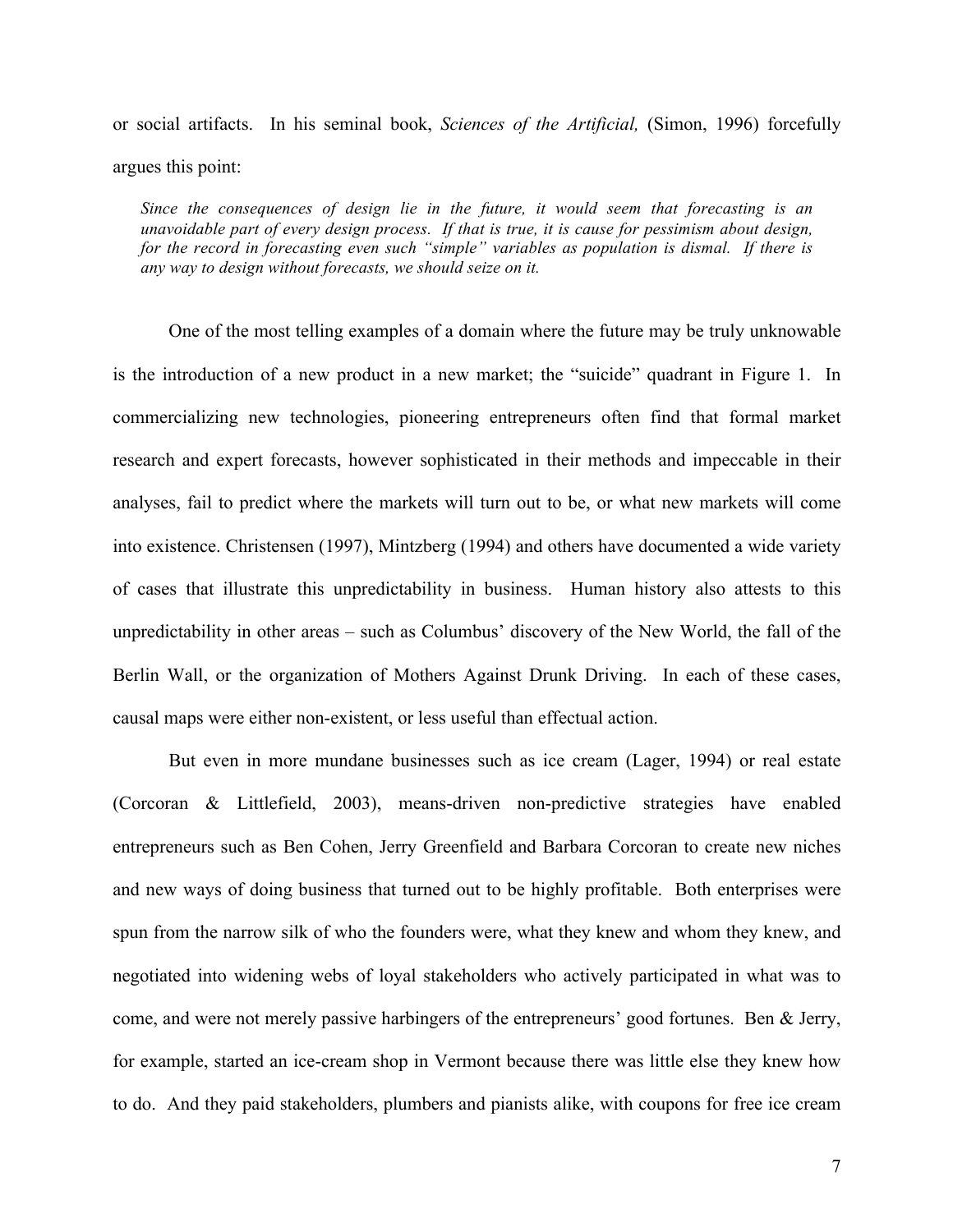and the chance to participate in a variety of "hippie-style" causes, from the purity of the ingredients in the product to the purity of the environment at large. Barbara Corcoran quit her job as a diner waitress and with a \$1,000 investment from her boyfriend, started a real estate firm in New York and grew it into a \$2 Billion business. In a recent book advocating lessons learned from her experience, she lists such effectual principles as, "If you don't have big breasts, put ribbons on your pigtails" and "It's your game, make up your own rules" – emphasizing both the means-driven and non-predictive control aspects of effectuation. Not only in the bromides of successful entrepreneurs, but in a wide variety of actual strategies used in the histories of new ventures, we find evidence that entrepreneurs, whether they ultimately succeed or not, do behave as though human action shapes future outcomes, rather than as though outcomes could be predicted and those predictions exploited. Table 1 provides a quick list of contrasting elements in the two approaches as they are manifest in entrepreneurial phenomena.

But the high unpredictability of the entrepreneurial setting provides only one side of the coin that validates the use of effectuation. Behavioral aspects necessarily form the other side. Thus far studies based on effectuation have not examined what types of actors or human behaviors lead to effectual action. We will now turn to explicating that and trace how those behaviors are embedded in the effectual process through which new social artifacts come to be. Figure 2 shows the person/situation antecedents of effectuation and Figure 3 shows the dynamic process through which the social artifact is fabricated.

#### **Three psychological elements underlying the key components of effectuation**

There are at least three key components (Non-predictive control, Means-driven strategies, and Stakeholder commitments) that constitute effectuation, each of which has a fundamental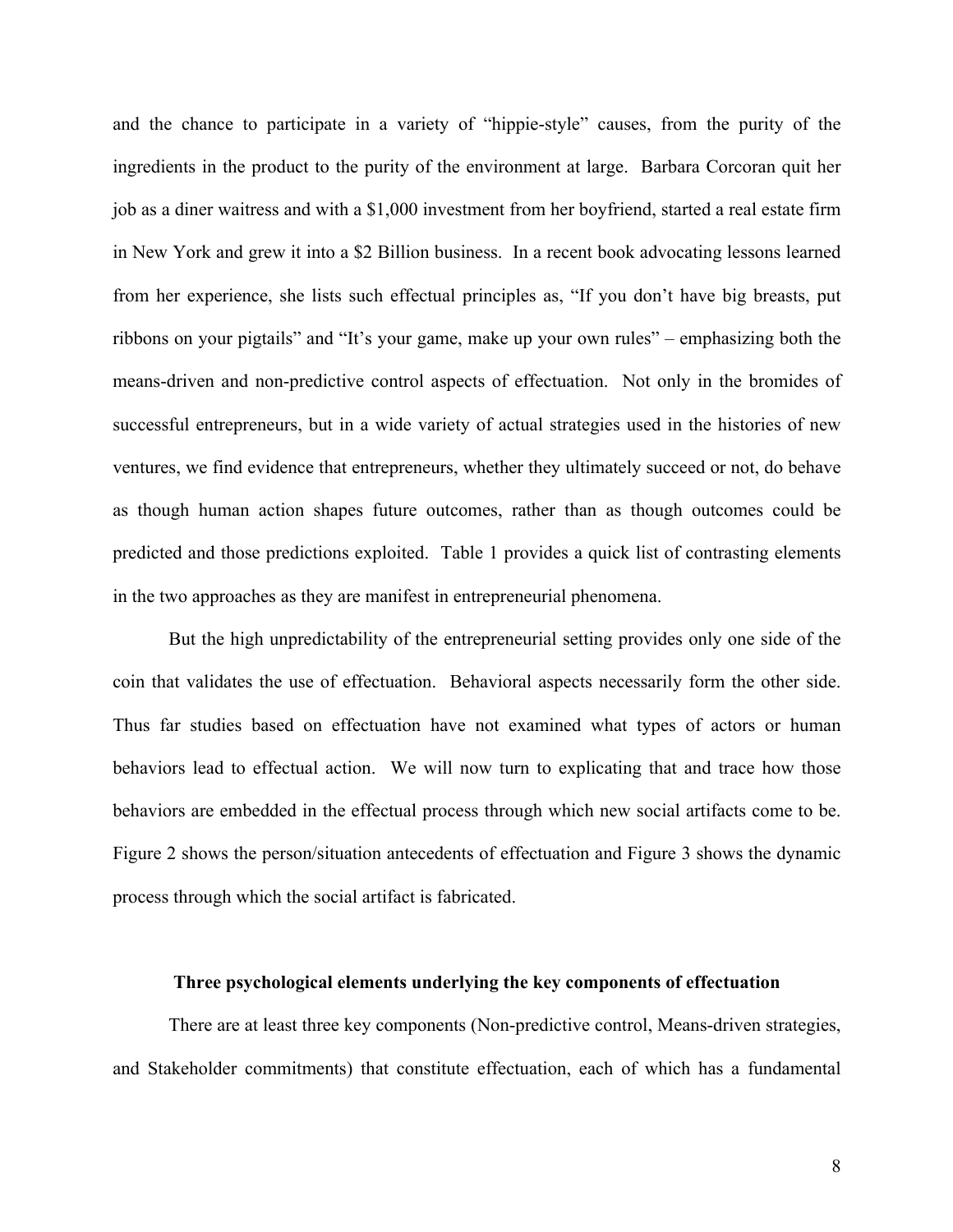behavioral construct (self-efficacy, creativity, and docility) embedded in it. The behavioral constructs help push forward the process that fashions the possible world of the effectual artifact from the actual world in which the effectuator finds himself or herself (Figure 3). We will now examine these behavioral constructs one by one and show why each is necessary for effectual action.

#### *Self-efficacy.*

Wood & Bandura (1989) define self-efficacy as "beliefs in one's capabilities to mobilize the motivation, cognitive resources, and courses of action needed to meet given situational demands." In a more recent effort, Gist & Mitchell (1992) conceptualized it as "a person's estimate of his or her capacity to orchestrate performance on a specific task" In both definitions, the construct of self-efficacy is directly related to particular tasks and not generalized as an overarching and unvarying personality trait. In this sense, self-efficacy is a narrower and more context-specific construct than locus of control. As Gist puts it, "internal versus external locus of control is a generalized construct covering a variety of situations, whereas self-efficacy is task-specific, examining the individual's conviction that he or she can perform a specific task at a specific level of expertise (Gist, 1987). In other words, as Bandura (1977) argued, an individual with a high internal locus of control in general may still exhibit low self-efficacy on particular tasks.

While the traits literature in entrepreneurship has largely been inconclusive, self-efficacy has recently been shown to be a more useful explanatory factor in understanding entrepreneurial intentions, behavior, and performance (Chandler & Jansen, 1992; Chen, Greene, et al. 1998). The notion of self-efficacy is also better aligned with our notion of studying entrepreneurship as a form of expertise, rather than a personality trait, or an innate ability. Effectuation not only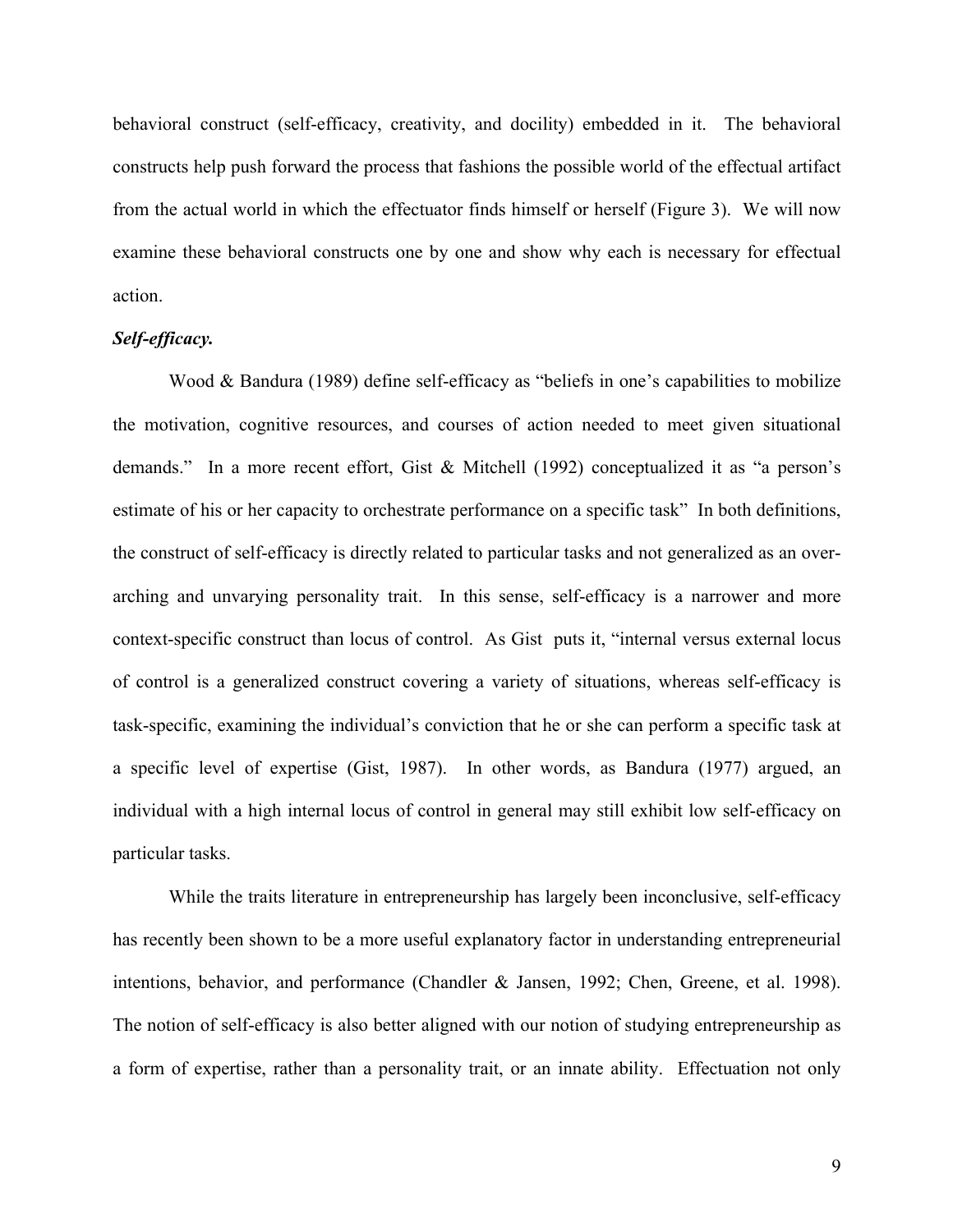presupposes that the entrepreneur has the required level of self-efficacy with regard to the tasks involved in starting a business, but also suggests that as entrepreneurial experience increases, the entrepreneur's level of self-efficacy with regard to solving problems in the face of high environmental uncertainty and substantial goal ambiguity increases in the direction of bringing influential stakeholders on board.

#### *Creativity.*

Entrepreneurial expertise, like expertise in the arts and in scientific discovery, is essentially a form of creative expertise. In other words, creating a new firm or market is a subset of the larger phenomenon of novelty generation<sup>2</sup>. That is perhaps why entrepreneurship has often been assumed to be intractable – an art rather than a science. But considering entrepreneurship a subset of novelty generation in the world allows us to apply to it recent advances in creativity research based on cognitive science. Summarizing some of the most important advances in this regard, Simonton (2000) identifies four key areas of progress in understanding creativity: (1) insightful problem solving; (2) creative cognition; (3) expertise acquisition; and (4) computer simulation. All four approaches have helped demystify creativity by demonstrating that, "The optimal functioning embodied by creativity entails ordinary cognitive processes, and hence creative thought is accessible to almost anyone." Whether it is the role of the cognitive unconscious (Bowers, Farvolden et al., 1995; Schooler & Melcher, 1995), or visual imagery (Finke, Ward et al., 1992), or deliberate practice (Ericsson & Lehmann, 1996), creativity in a wide variety of domains involving open-ended problems has been shown to be rooted in the same mundane cognition that powers mental activity in our everyday life.

For entrepreneurship, this suggests that instead of looking for special types of individuals, it may be possible instead to teach a wide variety of individuals to harness their creativity in

 $2$  See Sarasvathy, 2000 for affirmation of this view by six eminent scholars in the field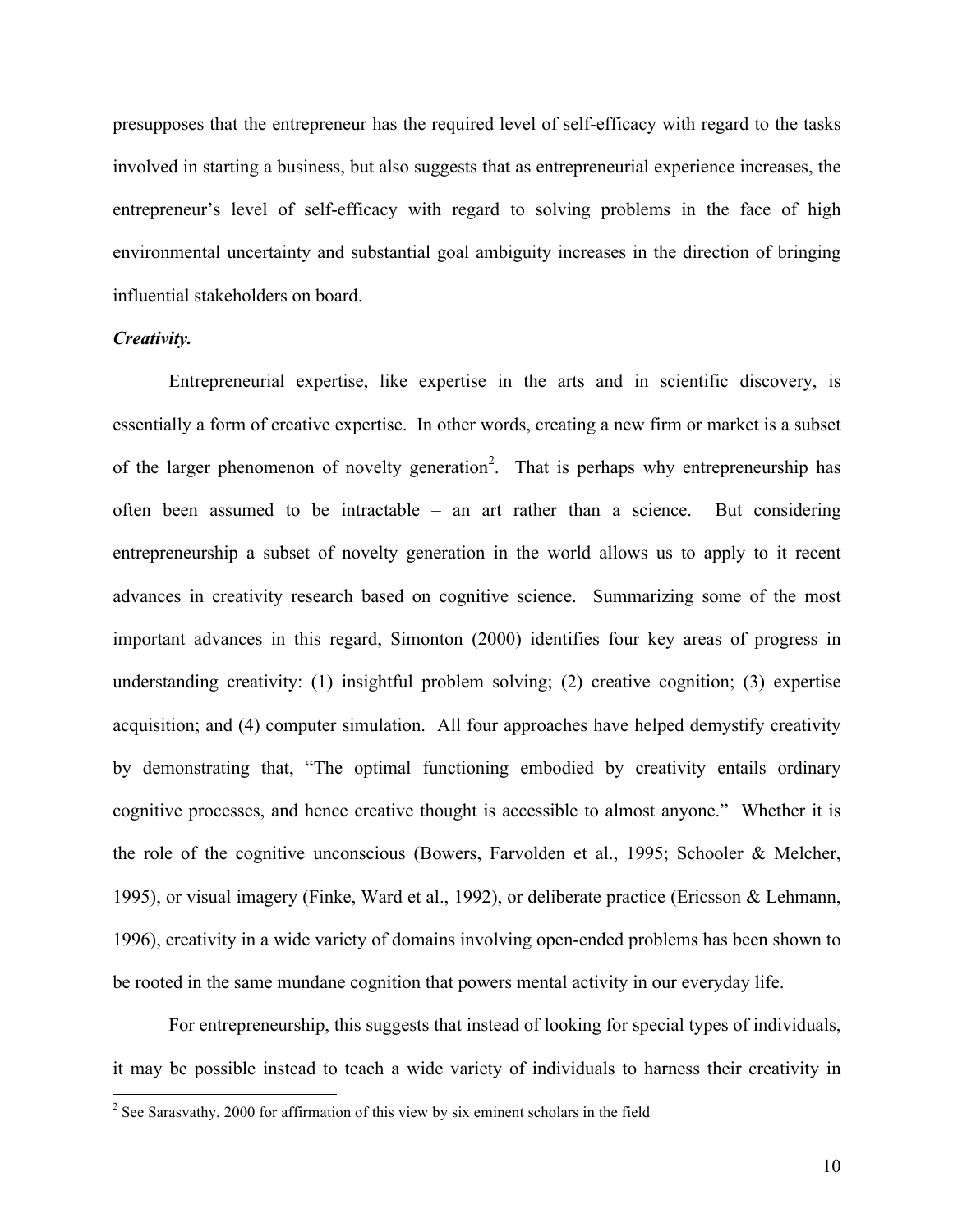building new ventures. As Sarasvathy (Sarasvathy, 2001a) argues, the focus of our research and pedagogy would shift from building *the* successful firm or identifying *the* successful entrepreneur to how individuals can *learn* to acquire and exploit entrepreneurial expertise that leverages who they are, what they know, and whom they know. In particular, the nature of *entrepreneurial* creativity and its relationship to particular domains of functional expertise such as particular technologies or markets would provide some new avenues for scholarship in the field.

#### *Docility.*

One of the major areas of theoretical discontent in stakeholder acquisition, retention and management has to do with behavioral assumptions about opportunism and trust. While economists insist on understanding the importance of contracts and their role in overcoming latent opportunism, sociologists harp on the embedded nature of trust in different types of ties in social networks and their role in legitimizing and enabling stakeholder interactions. But what we know about self-interest based on empirical evidence, (See Rabin, 1998 for a comprehensive review) both in the lab and in the field suggests the following:

- 1. People are not solely or even massively self-interested; nor are they entirely altruistic.
- 2. The same person may be altruistic at certain times and opportunistic at others. (Ex: Robber barons such as Andrew Carnegie)
- 3. People who are predominantly opportunistic in one domain may be concurrently altruistic in others (Ex: The Godfather)

Moreover, as Thompson (1998: 305) has suggested, social selection mechanisms favored

by evolution have enabled human beings to become fairly astute in recognizing and acting upon cues for individual versus collectivistic behavior:

*Because selection has sometimes favored individualistic and at other times collectivist behavior, the human species has evolved not only the capacity for both kinds of action but probably also a complex cognitive device for figuring out in a given situation which kind of action, collective or individualistic, is likely to produce the best genetic outcome.*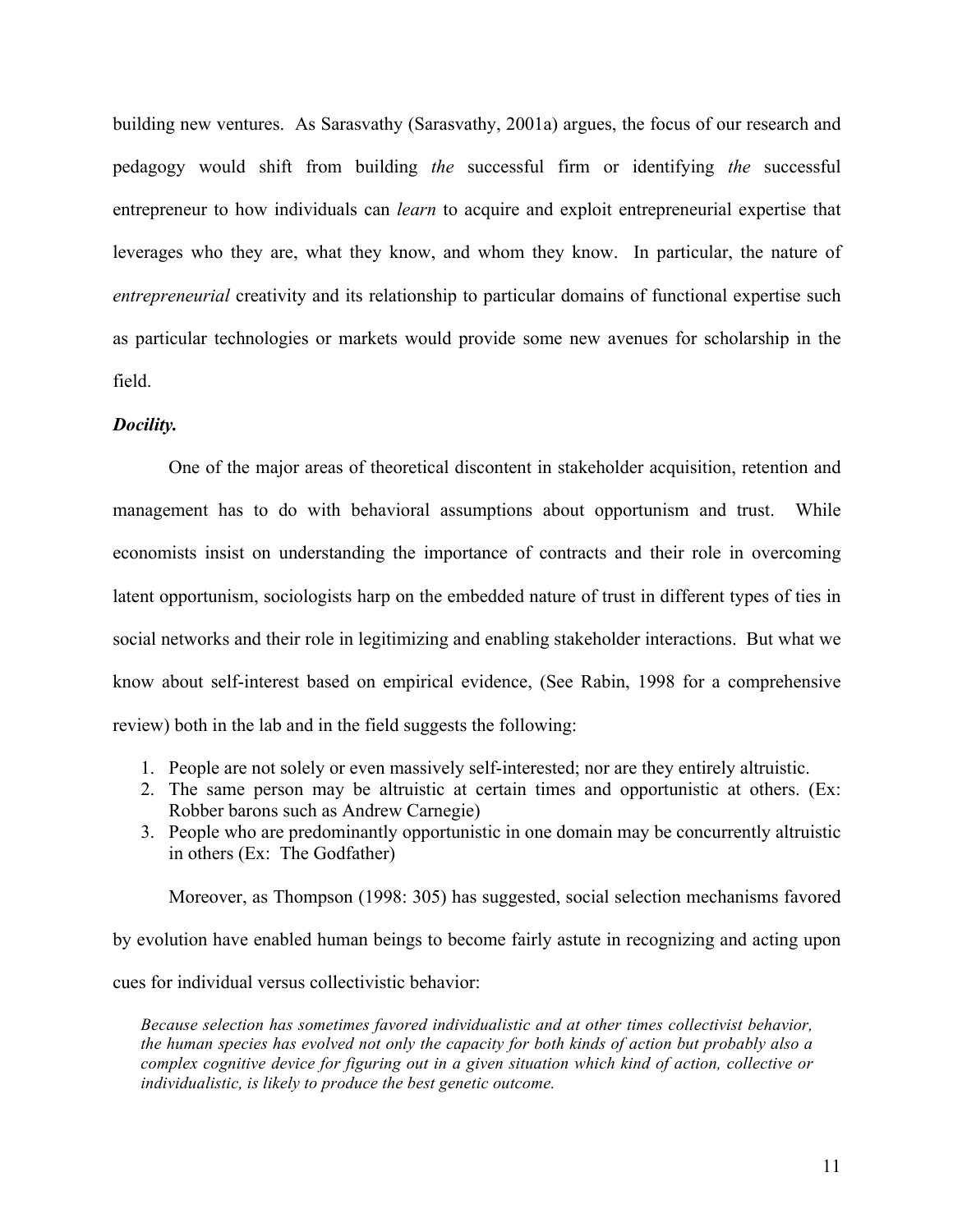Arguing in a similar vein, Simon developed the idea of *docility* as a fundamental behavioral construct (Simon, 1993), one that we believe is central to the theory of effectuation. Simon defined "docility" as: *The tendency to depend on suggestions, recommendation, persuasion, and information obtained through social channels as a major basis of choice.* (Simon 1993: 156) Docility follows directly from the limitations of human cognition – i.e. that as a species, we are at best, boundedly rational. Simon developed a notion of "intelligent" altruism based on this view of docility to argue that bounded rationality not only limits our ability to undertake the computational demands of highly opportunistic behavior, but also selects such behavior out (in an evolutionary sense) and selects in those who are willing and able to depend on others and help sustain others in a group.

The construct of docility – i.e. the idea that *all* human beings are docile to varying degrees, plays a large part in how effectual entrepreneurs accumulate stakeholder commitments. Since effectuation operates in the face of massive unpredictability and goal ambiguity, effectual entrepreneurs seek to control the future through stakeholder commitments. But because both entrepreneurs and stakeholders are docile, they are able to negotiate specific pieces of the future that come to be by trading off each others preferences in exchange for commitments and also forge new preferences and goals in the process. We examine this *process* in more detail next and explicate how the behavioral constructs underlying the components of effectuation drive its dynamics.

#### *How the three psychological elements drive the dynamics of effectuation*

Figure 3 describes the process through which the effectual entrepreneur transforms an idea into a social artifact in the face of substantial external unpredictability, and considerable internal goal ambiguity. The effectuator is modeled at all times as a bundle of primitives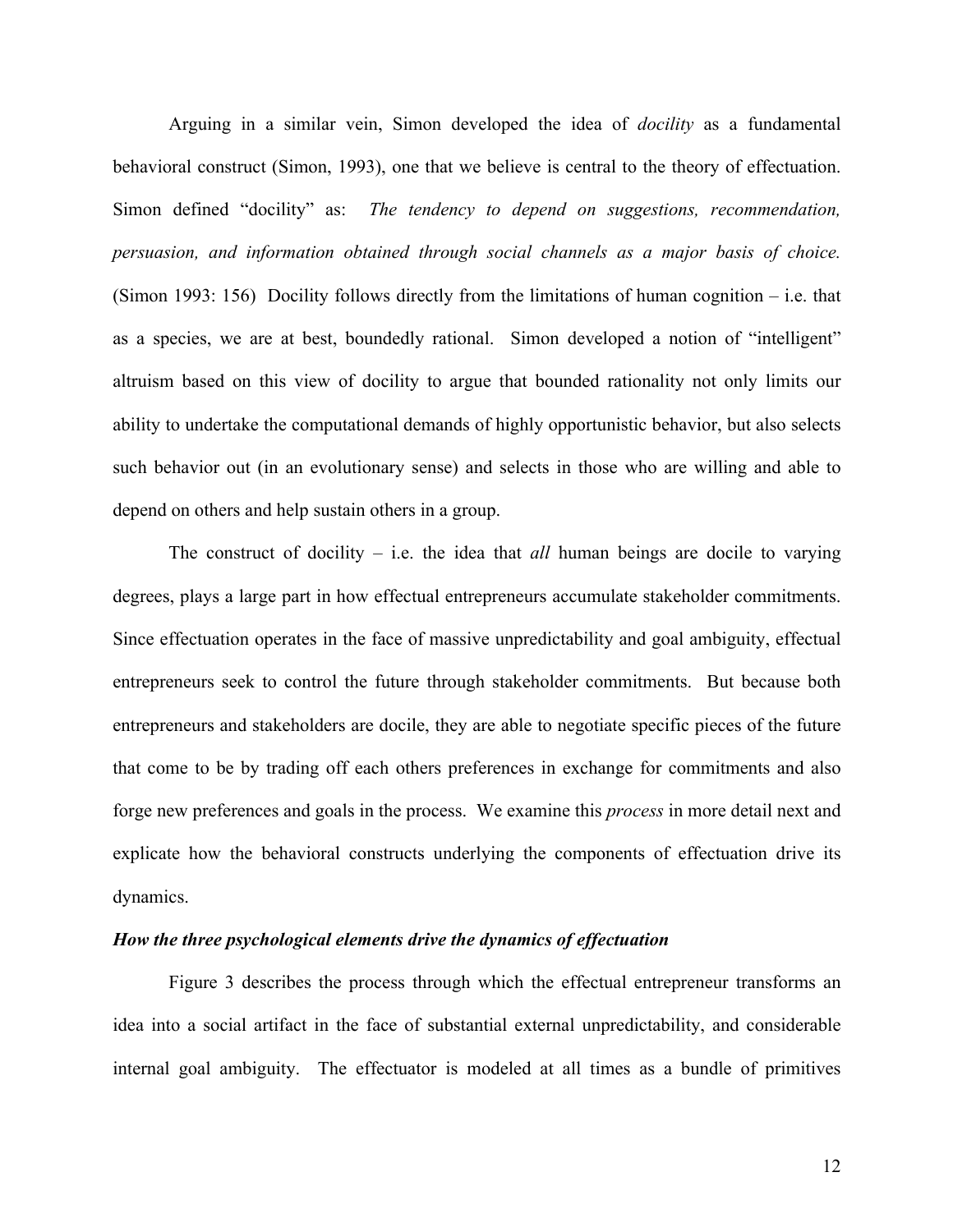consisting of who he is, what he knows and whom he knows. Who he is consists of a collection of tastes, traits, values and abilities; what he knows includes the knowledge corridors he is in; and whom he knows is embodied in the social networks he is a part of. It is important to note here that each of these primitives may be relatively stable in the short run but is liable to change over time. No assumption is made with regard to the structure or intensity of any of these primitives except to note that they are mutable to varying degrees at various times. In other words, at any given point in time, an individual may have some clear and ordered preferences and some vague and unarticulated aspirations. Similarly, he or she might have certain areas of knowledge and experience, but be capable of others that may be latent or non-existent. Their networks may consist both of strong and weak ties, and in some cases they may find themselves in garbage cans<sup>3</sup> (March. 1994).

The existence of variation in structure and intensity of these primitive elements of the constitution of individuals makes trading in these very same elements possible. For example, the fact that some stakeholder preferences are vague and malleable means that the entrepreneur can shape those malleable preferences to align with key stakeholders' strong ones so that the two can reach agreement on what the world should look like. And vice versa. Furthermore, to the extent that there is diversity in knowledge bases and both weak and strong ties in networks, entrepreneurs and stakeholders can interact and negotiate new combinations of knowledge and social influence that can lead to true novelty – something neither party may be able to predict or even imagine *a priori.* The existence of docility, therefore, enables the creative trade between individual efficacies to generate new possibilities for the world. And this process of re-creating

<sup>&</sup>lt;sup>3</sup> Garbage cans refer to places of routine gatherings where one may or may not meet strangers. Examples include conferences, churches, and airports.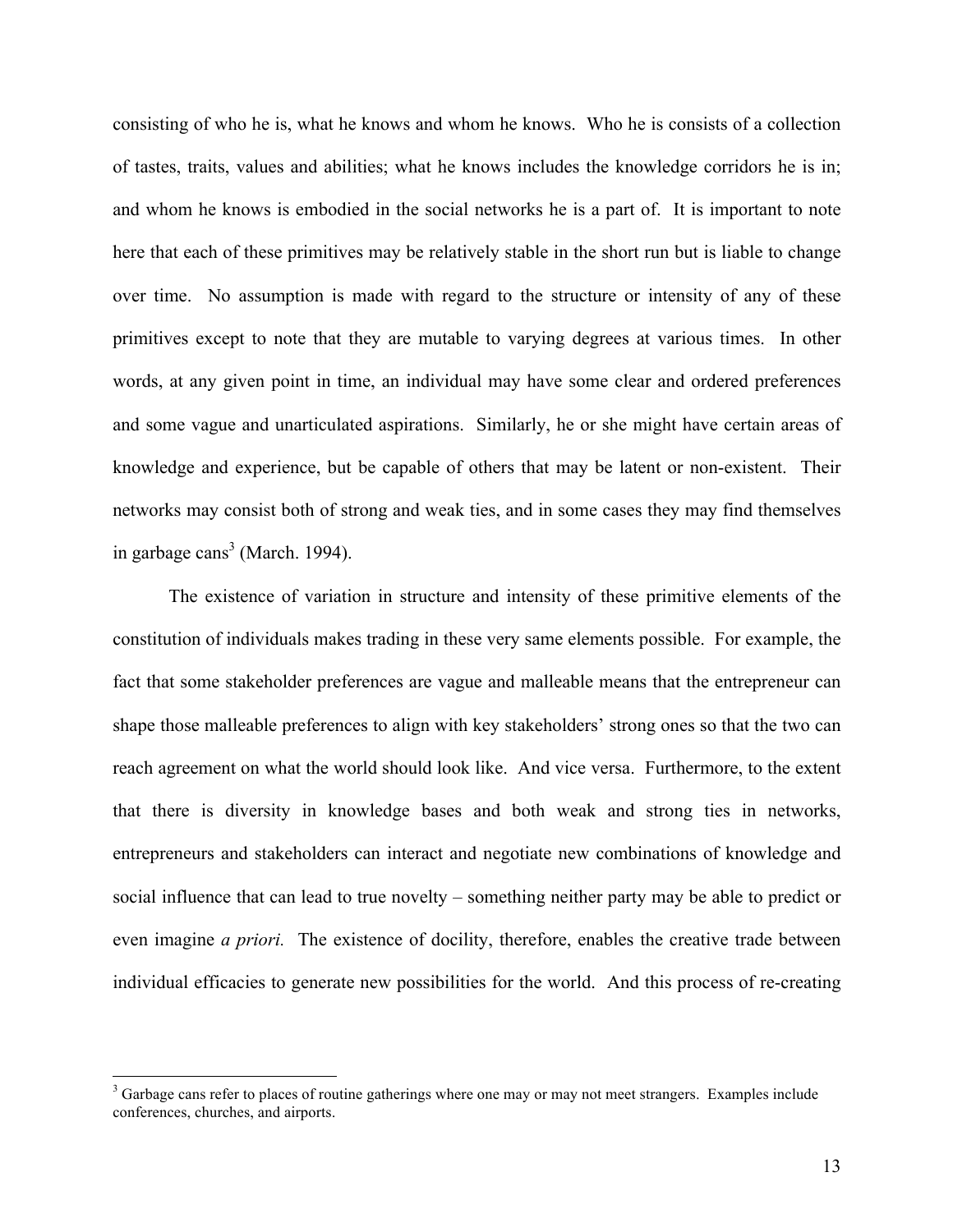the world operates through the commitments that each stakeholder brings to the table as cost and price for the negotiations.

Figure 3 traces this process as follows: Based on who she is, what she knows, and whom she knows, the effectuator generates a set of possible actions (actions for which she has high levels of self-efficacy) and starts interacting with people in her environment. Because both she and her potential stakeholders are docile, they are able to compare aspirations and abilities, debate the possibilities that they envision, and begin negotiating features of the project. Note that at this stage, both outcomes and returns to outcomes are vague and unpredictable at best. So the content of the negotiations are focused on the nature and characteristics of the project (i.e. what the pie may look like) rather than the type and quantity of returns to the project (i.e. the size and distribution of the pie). But depending on what the stakeholders are willing to commit to any possible common project and what they negotiate in return for their commitment, a chain of means and goals available to the stakeholders begins to form. Assuming that this chain grows unbroken for a meaningful period of time, two cycles of consequences are set in motion: one is a widening cycle that increases the pool of resources available to the growing stakeholder group; the other is a converging cycle that pushes the growing group toward increasingly specific goals that become more clearly defined and less flexible as the social artifact coalesces into being.

In this effectual process, the social artifact, whether a firm or market or organization or institution becomes in many cases an embodiment of novelty, taking on a shape often unanticipated and sometimes even unimagined by the stakeholders whose commitments actually gave birth to it. For a detailed empirical examination how this process worked in the creation of the RFID industry, see Dew (2003). We posit that case studies and early stage histories of most successful entrepreneurial ventures, whether in the for-profit or social sectors should provide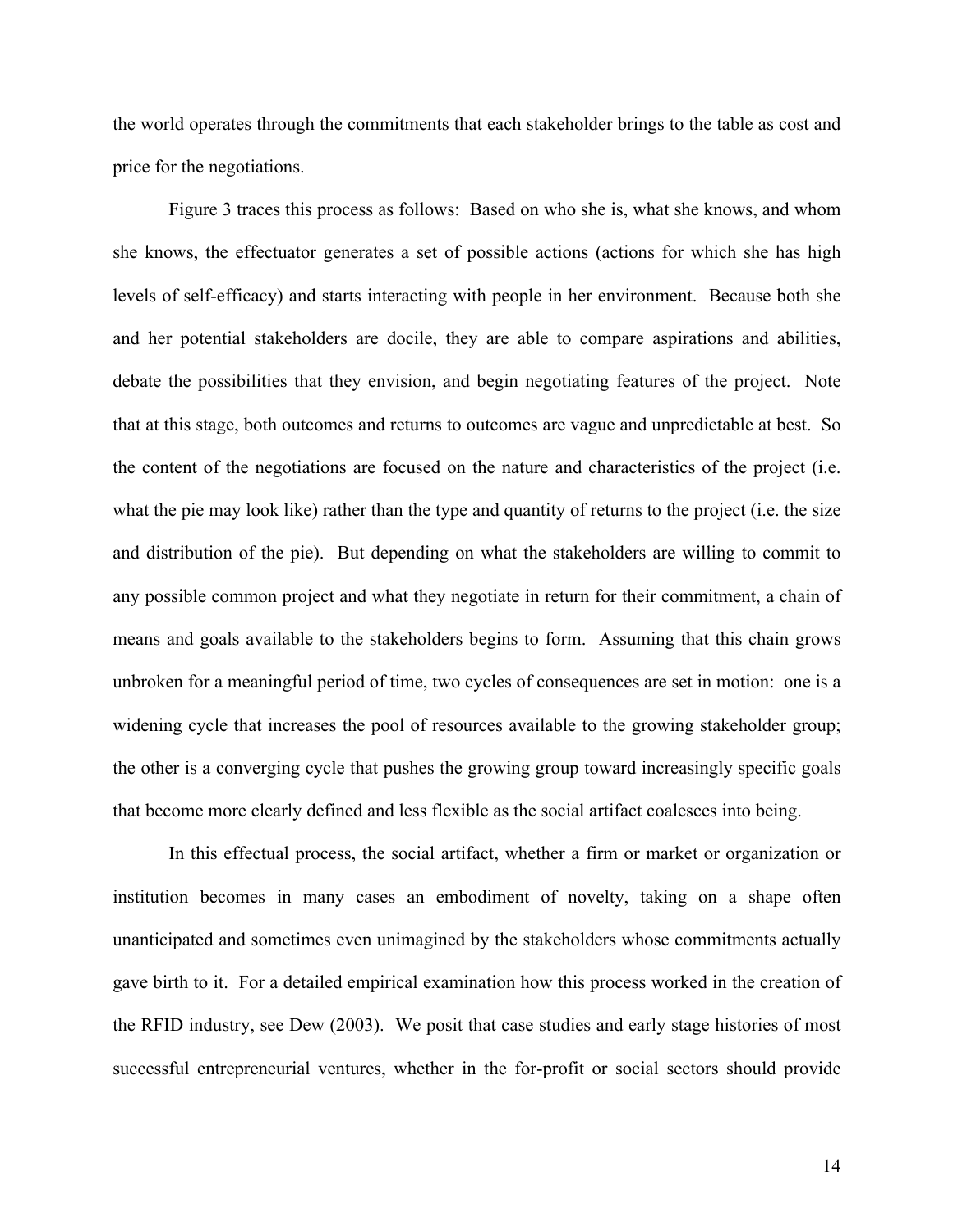compelling evidence for how this process operates and why it leads to novelty, without resorting to explanations based either on mysterious intuitions, super-normal foresight, or meaningless random walks.

Figure 4 integrates our discussion thus far into a typology of problem-solving strategies organized along the two differing assumptions about the (1) predictability, and (2) controllability of the future. In essence, when we believe the future is highly predictable, we either try to avoid negative outcomes (risk-averse strategies), or use our predictions to control the future using scientific strategies. Examples of the former include portfolio diversification in finance or preventive health care. Examples of the latter include a variety of new technologies such as airconditioning and medical treatments. High-prediction strategies work well in natural environments or at the population level of analysis in human behavior. In social environments, where individual, and group-level behaviors matter most, we need strategies that do not fatally depend on predictive calculi. In other words, when we believe the future is not very predictable, we either; (1) try to adapt to a changing environment – i.e. take up boundary scanning activities, seek and use iterative feedback, learn to imitate our best competitors, etc. – or (2) effectuate a new environment – i.e. actively seek to influence, enact and even re-create our environment through stakeholder commitments.

#### **What effectual entrepreneurship implies for psychology – a pluralistic view of rationality**

In sum, while effectuation provides a strong theoretical explanation for how entrepreneurs create social artifacts, some of which lead to substantial economic impact, understanding the psychological elements that drive effectual processes is crucial to push the field farther, both in terms of shoring up and testing more fine-grained hypotheses as well as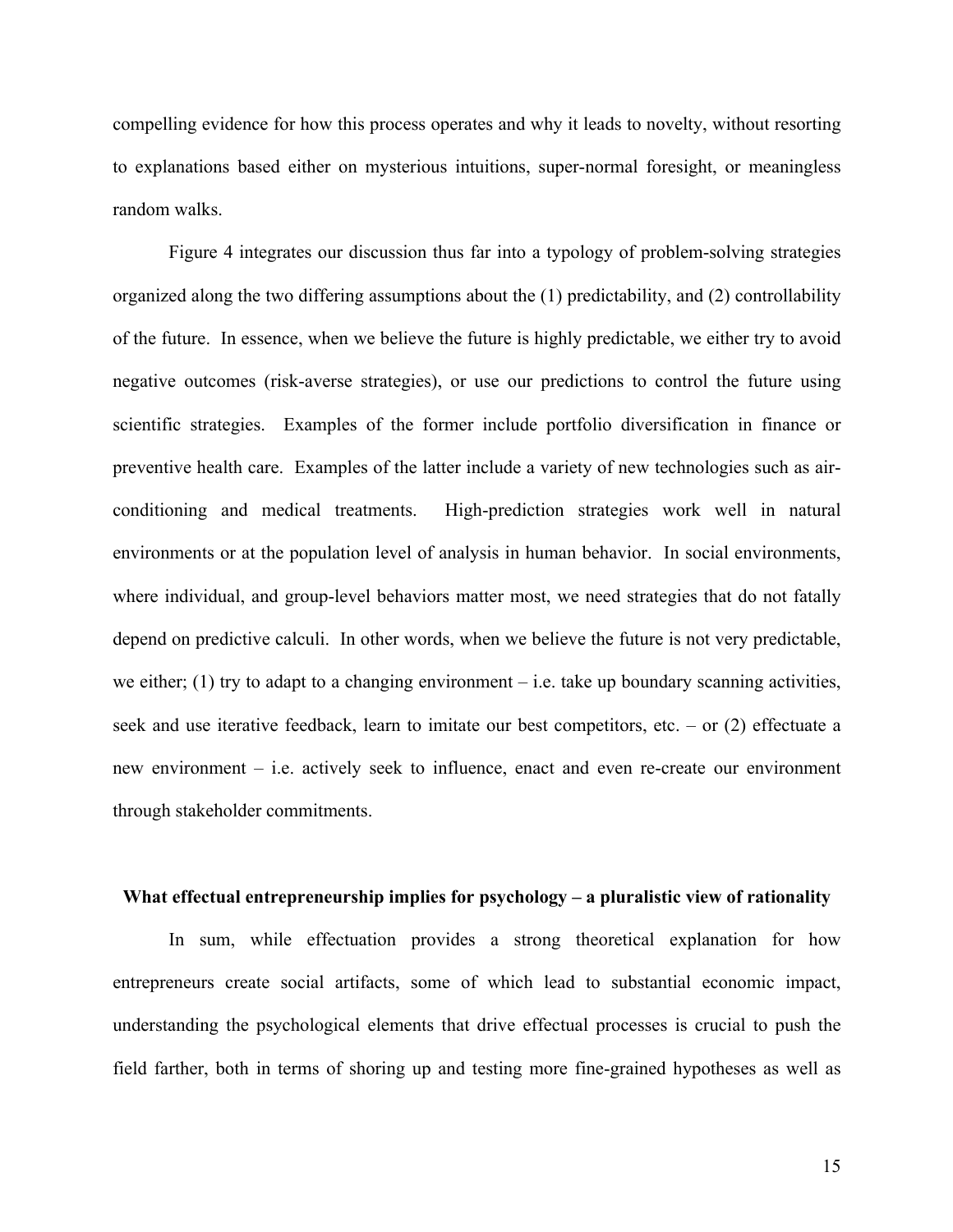relating the theory to practical implications for the classroom and public policy. With a view to moving forward the conversation in that direction, we have shown here that extant work in psychology on self-efficacy, creativity and docility, can bring useful light to bear on the underlying components and processes of effectuation. Now we turn to the more risky task of trying to lay out what implications the existence of effectuation has for some key debates in psychology. In particular, we hope to contribute to the old and continuing conversation on rationality that once again occupies center-stage in recent discussions in psychology (e.g. Goldstein & Gigerenzer, 2002; Todd & Gigerenzer, 2003, behavioral economics, (Russell & Thaler, 1985; Sen, 1993) and social philosophy (Joas, 1996). In particular, Gigerenzer and his colleagues have been exhorting us to formulate the notion of "ecological" rationality in addition to more traditional notions of causal or predictive rationality. In pluralizing the notion of rationality, we might want to consider not two, but three types of rationality, the third being something barely emergent out of the empirical works of eminent scholars such as Kahneman, Tversky, Slovic, Thaler and others, and yet rooted in the Pragmatist philosophy of the forefather of psychology, William James.

#### *Rationality: Causal, Ecological, and Effectual?*

In his award address at the  $102<sup>nd</sup>$  Annual Convention of the American Psychological Association, Paul Slovic (1995) introduced us (metaphorically) to three baseball umpires – who serve as perfect ambassadors for the three views of rationality that we plan to discuss below:

- "I call them as I see them," says the first;
- "I call them as they are," claims the second; and,
- "They ain't nothing till I call them," argues the third.

In his interactions with the world, the first umpire relies on careful observation; the second, on direct experience; while the third strives to construct it. Slovic goes on to affirm and discuss the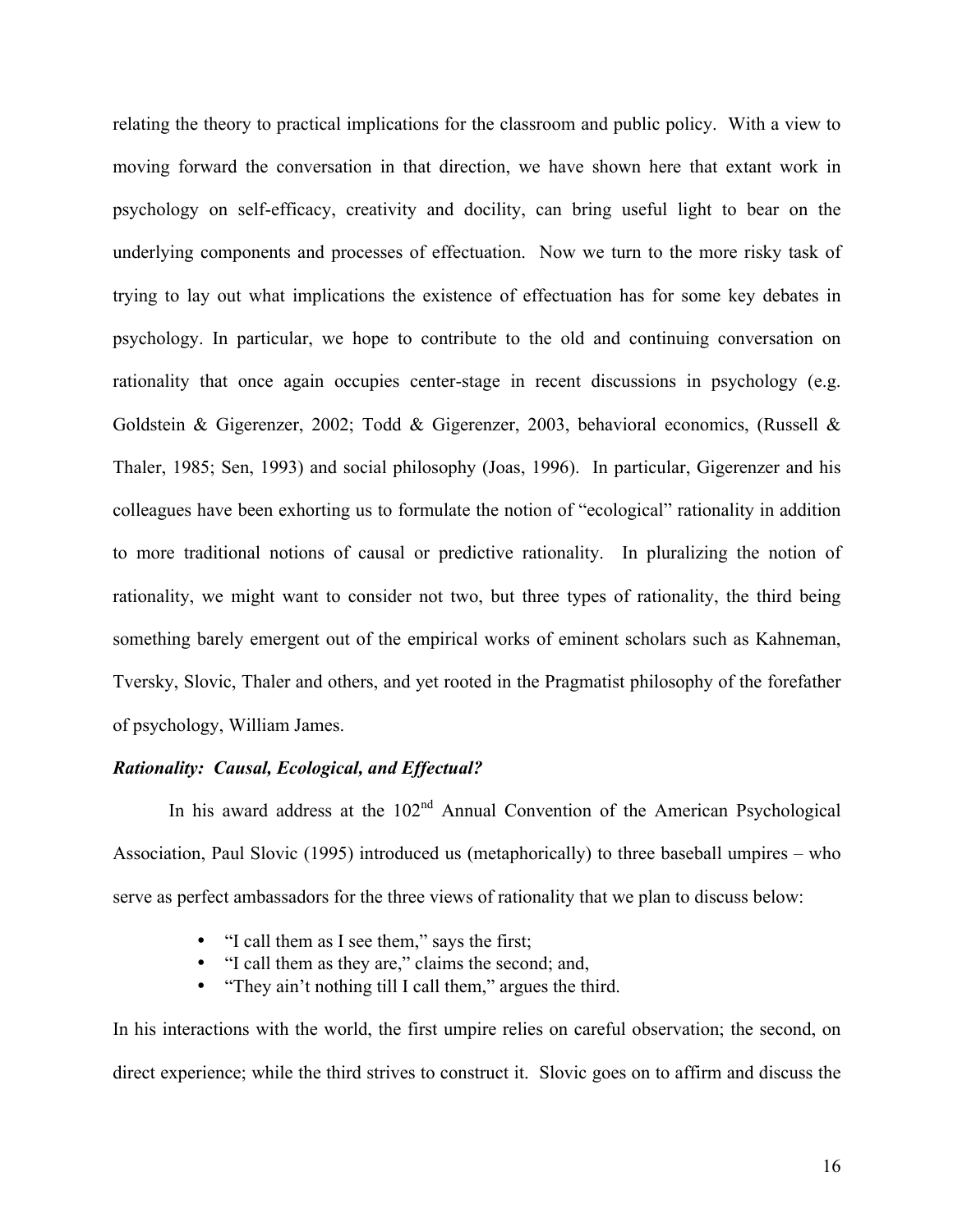third in particular; many of his arguments, applied to empirical work in entrepreneurship, form the basis of inspiration for our claims in this paper so far.

If we translate the three umpires into ontological bases for different types of rationality – i.e. different ways to act upon the world and reason about it – our thesis might look somewhat like this in snapshot:

*Causal:* The actual world is one of many possible worlds – let's learn to pick the best one.

*Ecological:* The actual world is the only one that matters – let's make the best of it.

*Effectual:* All possible worlds lie within the actual<sup>4</sup> – let's create new ones.

Without venturing too far into the treacherous waters of a philosophical debate, we would like to briefly describe each type of rationality within the restrictions of our domain of interest – i.e. entrepreneurial expertise as a subset of human problem solving. In this narrow domain, the three views of rationality take three different forms of problem structure, particularly in the structure of *constraints*. Further, they imply different strategies with regard to dealing with those constraints.

Todd & Gigerenzer (2003), describe the nature and role of constraints in the case of traditional (causal) rationality as follows:

*The traditional view has been that we are hemmed in by two unrelated sets of bounds: purely external ones, such as the costs of searching for information in the world, and, independently, purely internal constraints, such as limits on the speed with which we can process information*  and limits on the amount of information we can hold in working memory (e.g., Simon, 1981, *Chapter 3). Given these constraints, bounded rationality can be seen either as the attempt to do as well as possible given the demands of the world – the notion of optimization under constraints – or as the suboptimal outcome of the limited cognitive system – the realm of irrationality and cognitive illusions.*

They then go on to explicate the same for ecological rationality:

*These two blades – the two sources of bounds on our rationality – must fit together closely for rationality to cut. While the external bounds may be more or less immutable from the actor's standpoint, the internal bounds comprising the capacities of the cognitive system can be shaped,* 

 <sup>4</sup> This is a direct quote from Nelson Goodman's *Fact, Fiction and Forecast*.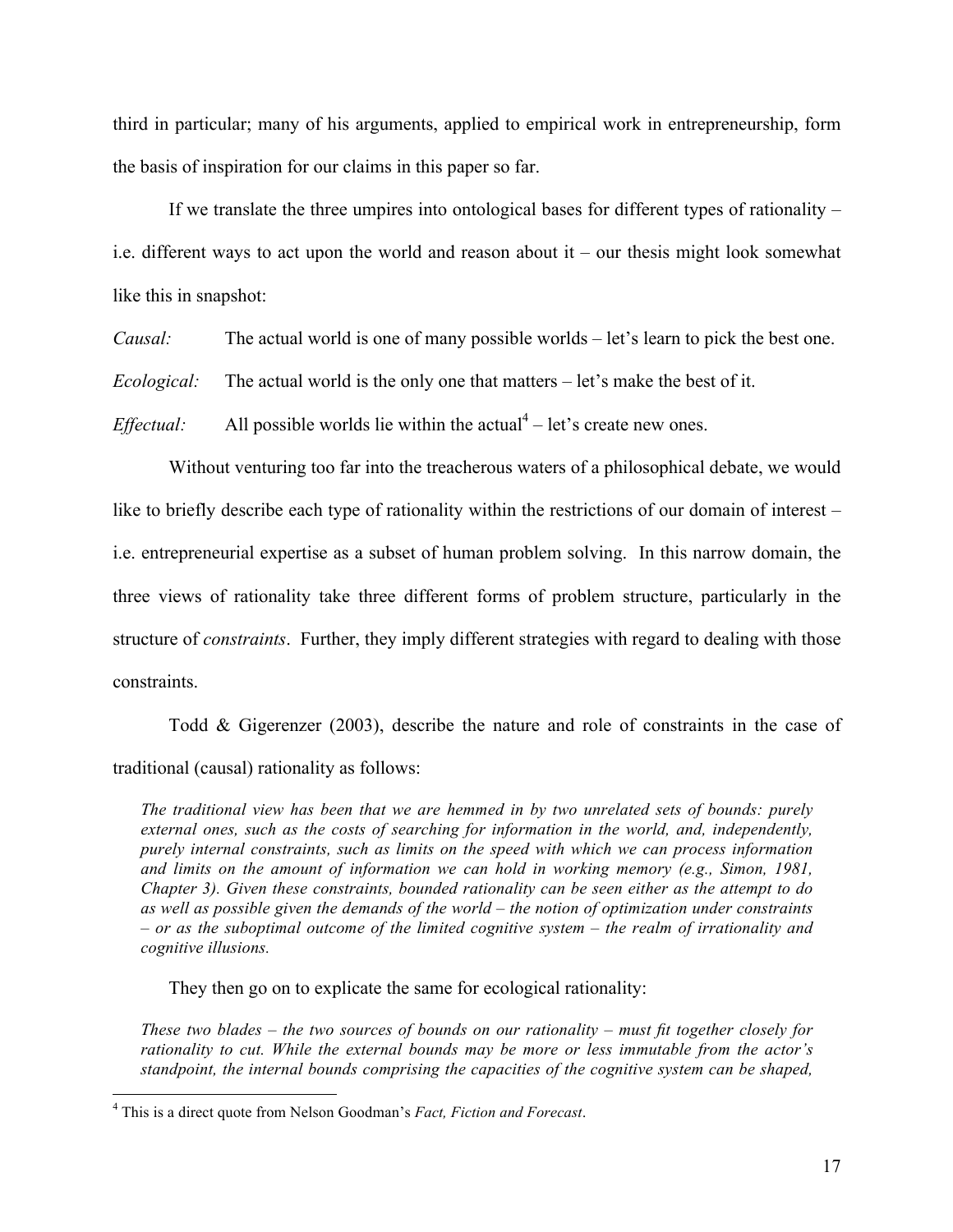*for instance by evolution or development, to take advantage of the structure of the external environment (Todd, 2001). From this perspective, then, we can see bounded rationality as the positive outcome of the two types of bounds fitting together. 1 In other words, humans exhibit ecological rationality (Gigerenzer, Todd, & the ABC Research Group, 1999; Todd & Gigerenzer, 2000; Todd, Fiddick, & Krauss, 2000) – making good decisions with mental mechanisms whose internal structure can exploit the external information structures available in the environment.*

In other words, while causal rationality seeks to find the best possible world *given* internal and external constraints that limit its achievement of this optimal objective, ecological rationality seeks to make the most of the actual world by trading off these constraints against each other – either through evolution or Lamarckian learning. Effectual action, in its turn, pushes this trade-off further to stand the notion of "constraint" on its head, modeling it as "opportunity" – not to create new ways to achieve given ends, but to create new ends – some good, others bad, but all in line with a variety of human aspirations that change over time. The effectual actor seeks to solve *several* distinct problems in the *absence* of firm trade-offs or values, a la the decision maker in Krantz  $(1991)^5$  who argues, "The normative assumption that people *should* maximize *some* quantity may be wrong… People do and should act as *problem solvers, not maximizers,* because they have many different and incommensurable… goals to achieve." Effectuation, as a theory, examines and explains *how* people come to have a variety of goals and how these diverse and even conflicting goals may change and converge over time into commitments to particular projects that end up re-creating the world through new social artifacts.

Gregory, Lichtenstein, et. al. (1993) argued that while traditional scholars of rationality dig like archaeologists to "uncover" pre-existing preferences and values, scholars of a rationality based on constructed preferences would function as architects, "working to build a defensible expression of value." So too the effectual entrepreneur does not undertake formal market research to *discover* the shape of a pre-existent or latent market; instead he or she seeks to

 $<sup>5</sup>$  This passage is also quoted in Slovic (1995)</sup>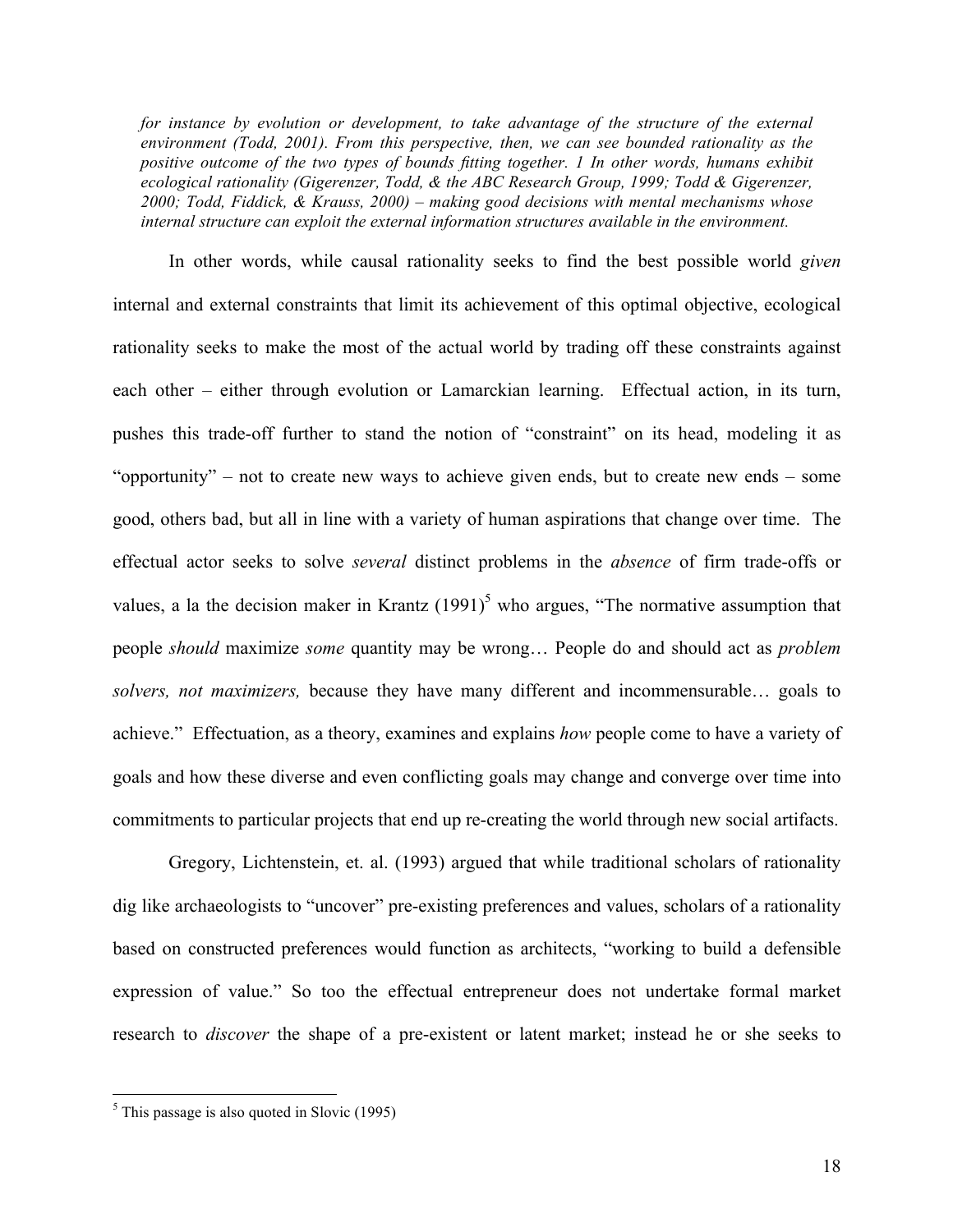*negotiate* stable structures through stakeholder commitments that eventually get stitched together into a market. Similarly, effectuation differs also from adaptationist views of the market. As Lewontin (1992) has argued so well, "We must replace the adaptationist view of life with a constructionist one. It is not that organisms find environments and either adapt themselves to the environments or die. They actually *construct* their environment out of bits and pieces." Effectuation, we suggest, is what Lewontin calls *a reverse-Lamarckian position*. "Whereas Lamarck supposed that changes in the external world would cause changes in the internal structure, we see that the reverse is true."

Effectual rationality, were we to try to model it as a form of rationality, would begin with *actions* and *interactions between actors* as the only primitives. More traditional primitives such as preferences, networks, and constraints (both positive and negative) would at best be only partially determined and labile to varying degrees over time. The central phenomenon in such a view of rationality would be: **Given individuals with high** *docility* **and high levels of** *selfefficacy* **in overlapping domains, what types of effectual strategies, techniques, and processes can they use to** *create* **what types of social artifacts?** When we look at the tremendous amount of work done by decision research scholars over the past two decades and more, and consider what it would take to build models of effectual problem solving in entrepreneurship or elsewhere, we agree with Slovic that we "will require choice models of far greater complexity than traditional models." As a first step in this rather daunting endeavor, we would like to propose a series of questions in several sub-areas of research in psychology that have overlap with, and therefore may be impacted by theorizing about effectuation.

*Persuasion and influence:* Social psychology has a long history of studying persuasion in one form or another. But whether it is Triplett's 1898 thesis about the role of competition in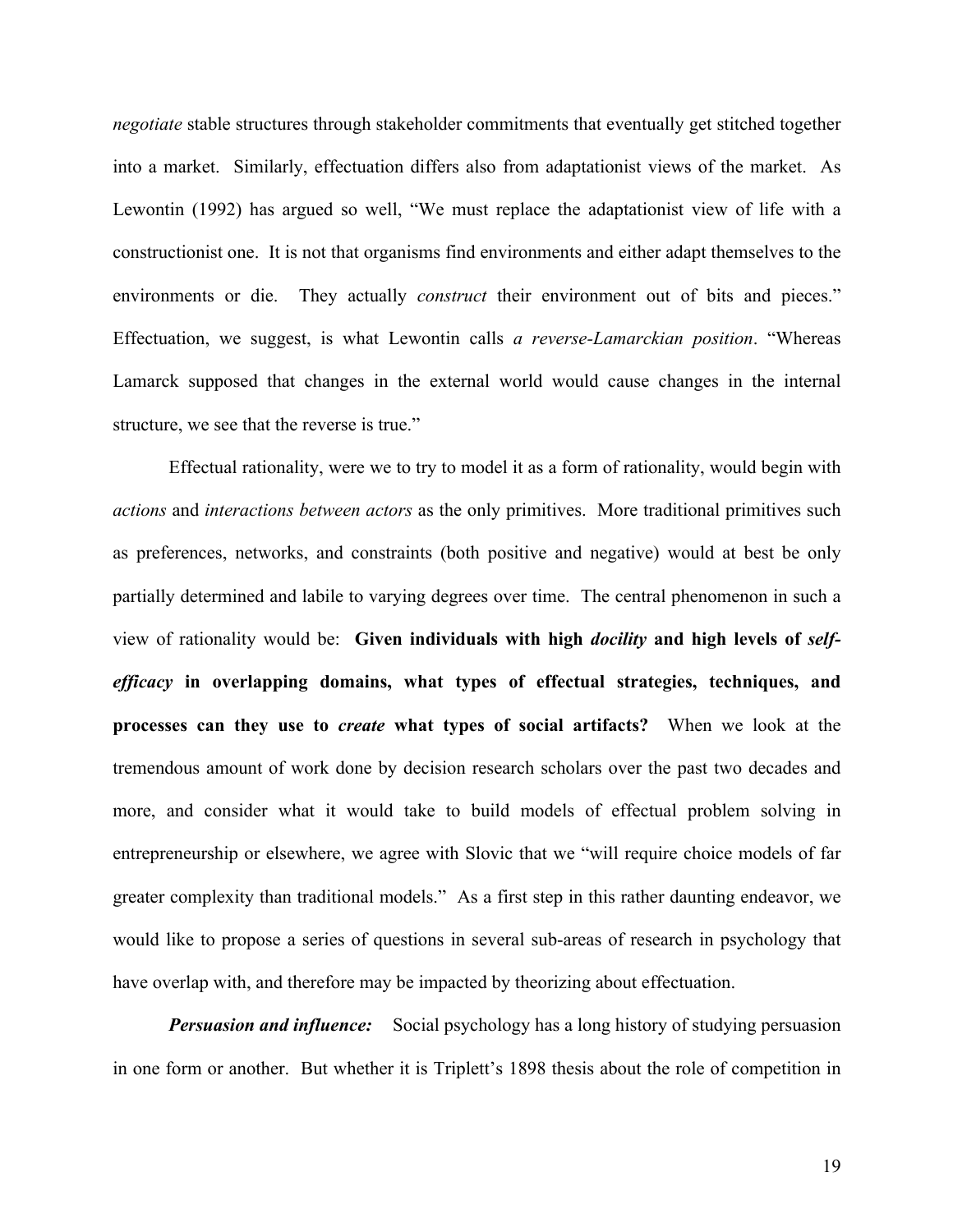influencing the performance of bicycle racers, the Asch experiments of insidious social influence, The Milgram experiment of the influence of authority in and out of uniform, or Cialdini's work on market-based influence such as in advertising and sales techniques, a large part of this work appears to focus on a rather confrontational view of persuasion – i.e. persuading someone against their will and against what is "good" for them. In fact, the entire area in replete with metaphors of confrontation and even war. Note for example, the opening paragraph of a recent paper by Sagarin, Cialdini, et. al. (2002: 526), "In martial arts training, instructors spend as much time teaching defensive techniques—blocks, deflections, parries—as they do teaching tactics of attack. On the social influence battlefield, however, researchers have expended much more effort investigating forms of persuasive attack than of defense. As a result, influence professionals can draw from a varied arsenal of weapons of influence whose effectiveness has been experimentally established…"

Effectuation, as we have noted earlier, draws instead upon *docility* as a positive quality in individuals. Because docility goes both ways in every interaction, it is a particularly useful construct to study situations of high goal ambiguity where individuals have highly labile preferences. When both parties to a transaction are docile (i.e. persuasive *and* persuadable), they can trade and mould each others' non-overlapping preferences and construct mutually acceptable goals that leverage overlapping preferences. How this process may actually work in particular domains would form an interesting area of inquiry within the larger rubric not only of persuasion and influence, but also research areas such as goal setting and leadership.

*Negotiations and conflict resolution.* Negotiation research too operationalizes its central phenomenon as a confrontational, rather than a co-operative endeavor. Carneval & Pruitt (1992) for example defined negotiation as the process by which two or more parties attempt to resolve a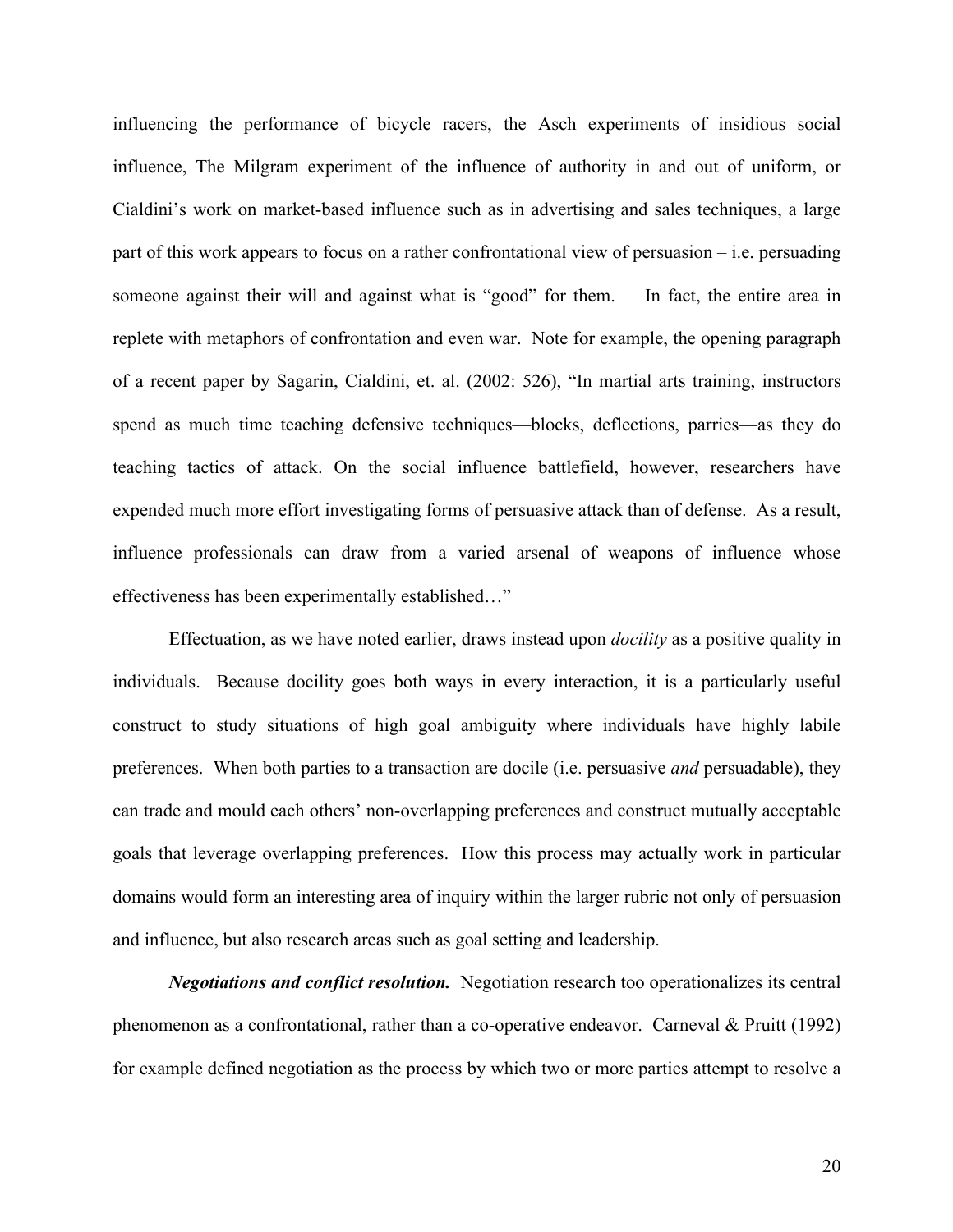perceived divergence of interest in order to avoid social conflict. But as effectual entrepreneurs recognize, negotiation could also consist of processes that build consensus about future unknowns, thereby reducing the need to predict and increasing the possibility of novelty generation. In order to study this phenomenon, it might be necessary to find theories that talk about negotiation within contexts of uncertainty where both negotiators and contexts are taken to be interactive.

It is only very recently that negotiation researchers have begun a foray into such a thicket of possibilities. As Bazerman, Curhan, et. al. point out in the 2000 Annual Review of Psychology on negotiation research, "Much of the work on negotiation assumes that the structure of a negotiation is exogenous to the parties and that the cognition and affect of the parties is exogenous to the structure. But work on mental models of negotiation suggests that the parties' perceptions of the negotiation structure are critical and endogenous to the negotiation and that, similarly, the cognition and affect of the parties are critical and endogenous to the negotiation." They go on to define what they mean by a mental model, "This paper defines a mental model as a cognitive representation of the expected negotiation, a representation that encompasses understanding of the self, negotiator relationships, attributions about the other, and perceptions and knowledge of the bargaining structure and process. Mental models can be studied as individually held cognitive concepts or as shared definitions that develop interactively."

It seems rather obvious that a fruitful line of research based on effectuation could be built on the nature and role of mental models that operate in domains where the parties to the negotiation use control rather than prediction as the primary basis for their choices. A further area of research could develop the relationships between particular mental models that map negotiations about the *shape and structure* of the social artifact onto actual outcomes due to the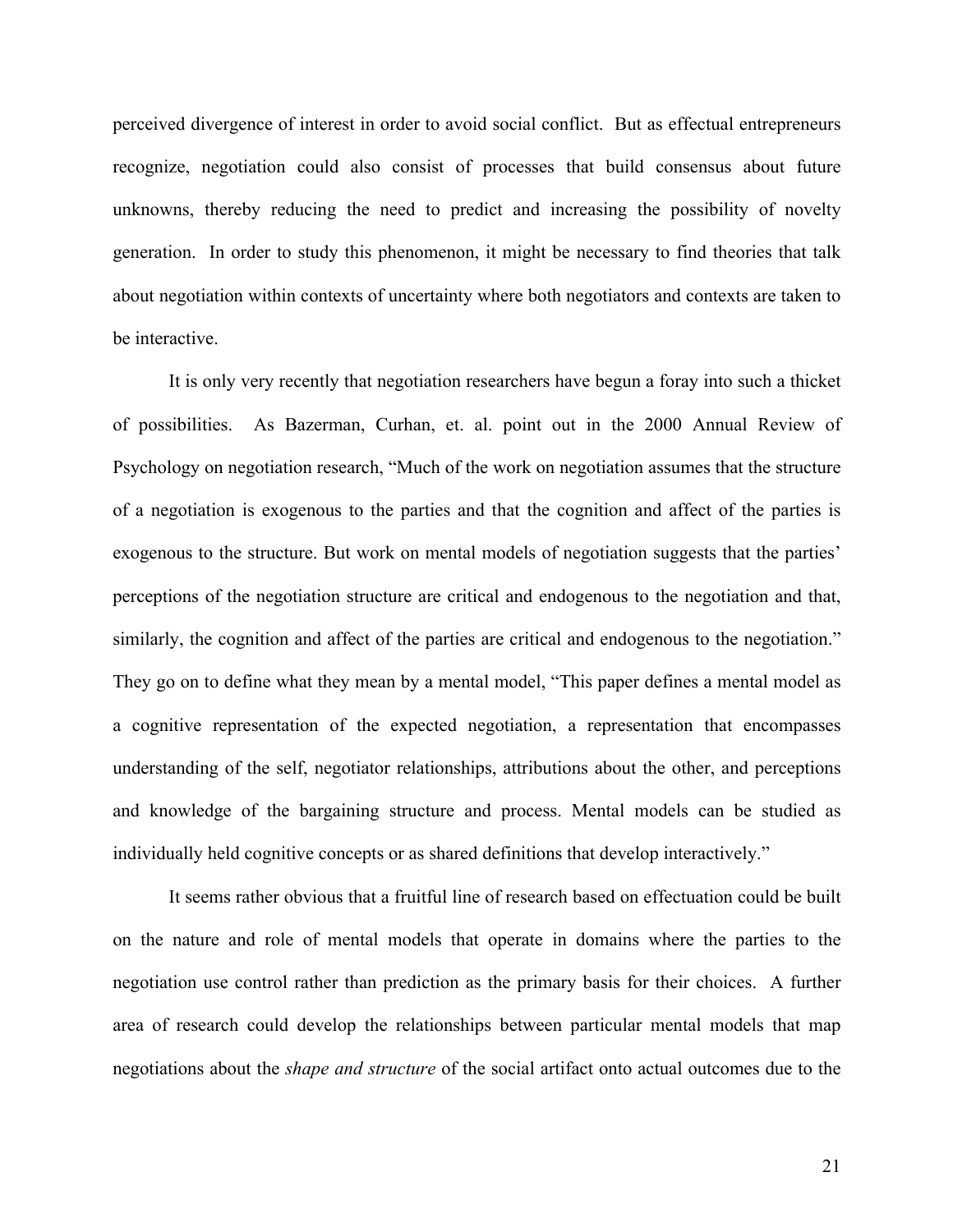social artifact down the road. Once again, since effectual negotiations occur in contexts of goal ambiguity and involve docile actors persuading each other what bits and pieces of the artifact should look like, this research would impact work in goal setting and leadership as well as negotiations and conflict resolution.

In particular, the distinction between creativity goals and productivity goals  $-$  i.e. goals that have to do with shaping the artifact rather than shaping outcomes to the artifact may be an interesting distinction in studying how effectual entrepreneurs create new markets and organizations. For example, Shalley (1991) found that "when individuals are given a productivity goal or low personal discretion<sup>6</sup> and no creativity goal, creativity decreases." The role of control has been examined in studies of risk perception and risk management (Ahmad, Mohamad, et. al., 2002), but has received less attention in the context of creative problem solving – a gap that would be useful to bridge in the context of effectual action.

We have outlined above at least two areas of psychology research where we could ask some new questions through an effectual perspective. At the least, we could add a new focus to studies in these areas by specifically targeting contexts of high unpredictability combined with high goal ambiguity. Presumably, we could find several other areas of research in psychology that would benefit from an effectual perspective, as well as help us understand how effectual action creates new social artifacts. For example, there are several puzzles and paradoxes in mathematical psychology, such as the hyperbolic time discounting function (Herrnstein, 1990) and human beings' perceptions of certainty (Windschitl & Weber, 1999), that may have explanations rooted in how human beings perceive the predictability and controllability of the future. We believe that at this time we have merely begun to skim the surface of possibilities with regard to an effectual psychology of control in the face of an unpredictable future.

 $<sup>6</sup>$  i.e., little control over the future.</sup>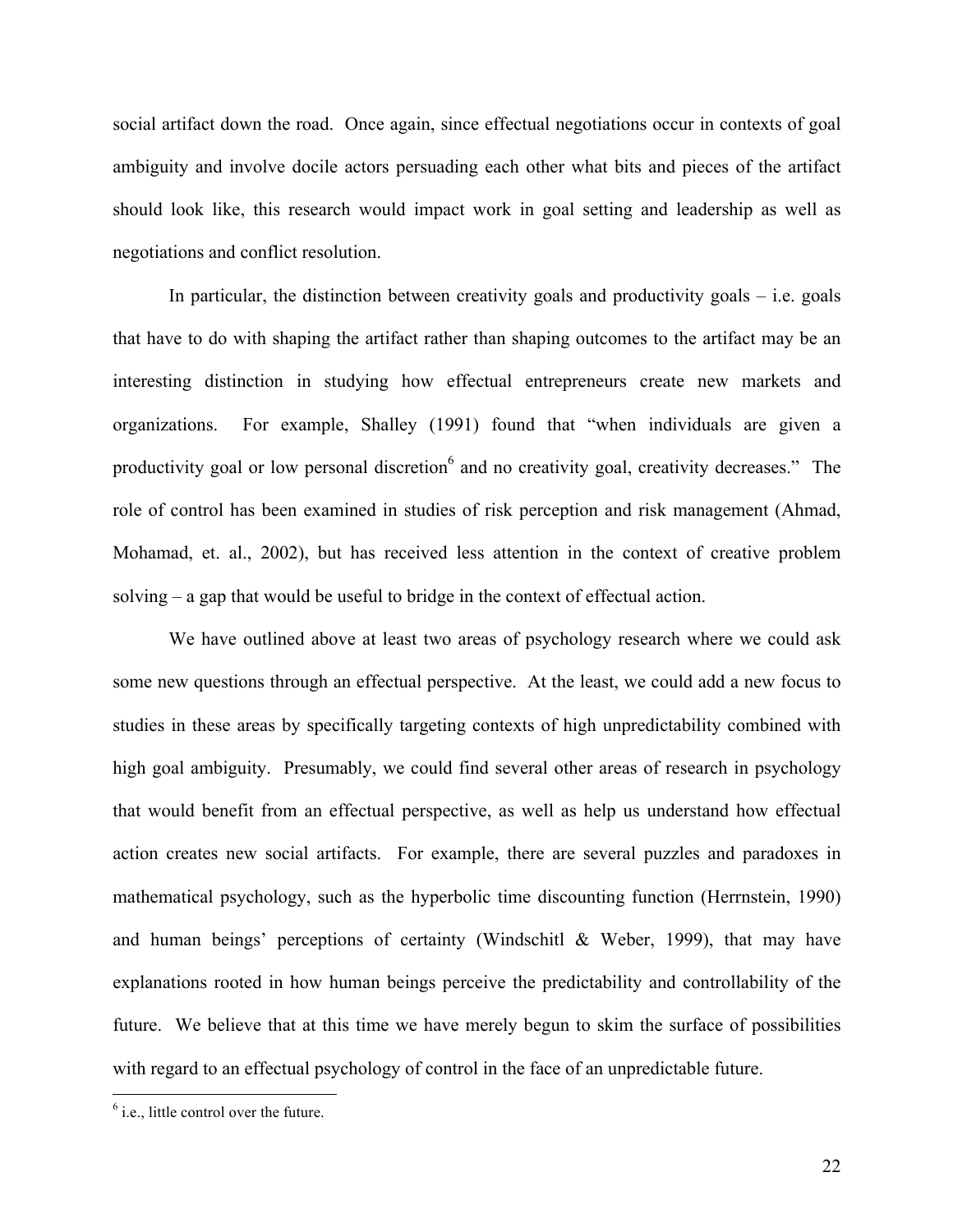#### **Conclusion: Accounting for the future in psychology and society**

In his 1990 book, *Acts of Meaning*, Jerome Bruner both indicted and gave hope to researchers in psychology as follows: "The wider intellectual community comes increasingly to ignore our [psychology] journals, which seem to outsiders principally to contain intellectually unsituated little studies, each a response to a handful of like little studies. Inside psychology, there is a worried restlessness about the state of our discipline, and the beginning of a new search for means of reformulating it. In spite of the prevailing ethos of "neat little studies," and of what Gordon Allport once called methodolatry, the great psychological questions are being raised once again -- questions about the nature of mind and its processes, questions about how we construct our meanings and our realities, questions about the shaping of mind by history and culture." In this paper, we believe that we have brought attention to a phenomenon that might be part of such a great psychological question. Although the work that inspired our larger curiosity arose in the specialized domain of entrepreneurial expertise, we have taken a rather bold leap of faith in attempting to juxtapose it against some of the leading contributions in psychology. We do this both to provoke the best efforts in psychology toward furthering research in entrepreneurship and to develop a more convincing accounting within psychology for the future of human beings and societies. In response to any charge that we may be overly presumptuous or just simply erroneous, we point to the upstart in every effectual entrepreneur, and remind ourselves the words of the forefather of psychology himself:

Our errors are surely not such awfully solemn things. In a world where we are so certain to incur them in spite of all our caution, a certain lightness of heart seems healthier than this excessive nervousness on their behalf. At any rate, it seems the fittest thing for the empirical philosopher.

-- *William James, The Will to Believe, pp. 19.*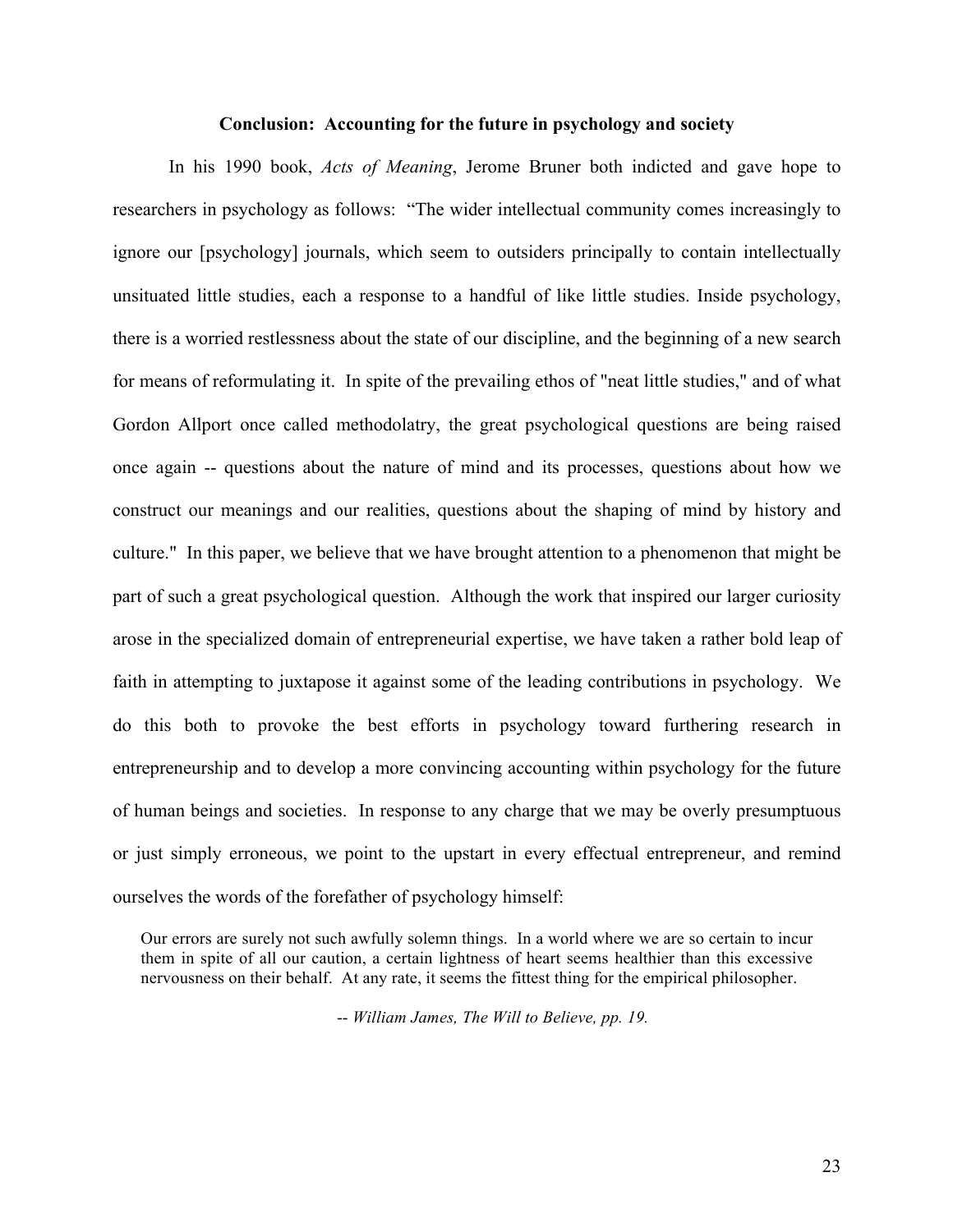| <b>ISSUE</b>                                   | <b>CAUSAL OR</b><br><b>PREDICTIVE POSITION</b>                                                           | <b>EFFECTUAL POSITION</b>                                                                                              |
|------------------------------------------------|----------------------------------------------------------------------------------------------------------|------------------------------------------------------------------------------------------------------------------------|
| View of the<br><b>Future</b>                   | <b>Prediction.</b> The future is a<br>continuation of the past; can be<br>acceptably predicted           | Creation. The future is contingent on<br>actions by willful agents                                                     |
| <b>Givens</b>                                  | Goals are given                                                                                          | Means (Who I am, what I know, and<br>whom I know) are given                                                            |
| <b>Decision Agenda</b>                         | What means ought I to accumulate to<br>achieve these goals?                                              | What effects can I create with the means<br>I have?                                                                    |
| <b>Basis for</b><br><b>Commitment</b>          | <b>Should.</b> Do what you ought to do --<br>based on analysis and maximization                          | <b>Can.</b> Do what you are able to $do - based$<br>on imagination and satisficing                                     |
| <b>Basis for Taking</b><br><b>Action</b>       | Goals. Let goals determine sub-goals,<br>commitments, and actions                                        | Means. Let stakeholder commitments<br>and means determine sub-goals - goals<br>emerge through aggregation of sub-goals |
| <b>Predisposition</b><br><b>Toward Risk</b>    | <b>Expected Return.</b> Calculate upside<br>potential and pursue (risk adjusted) best<br>opportunity     | <b>Affordable Loss. Calculate downside</b><br>potential and risk no more than you can<br>afford to lose                |
| <b>Attitude Toward</b><br><b>Outside Firms</b> | <b>Competition.</b> Constrain task<br>relationships with customers and<br>suppliers to what is necessary | Partnership. Build YOUR market<br>together with customers, suppliers and<br>even prospective competitors               |
| <b>Underlying Logic</b>                        | To the extent we can predict the<br>future, we can control it                                            | To the extent we can control the<br>future, we do not need to predict it                                               |

## **TABLE 1:** SUMMARY OF DIFFERENCES BETWEEN PREDICTION AND EFFECTUATION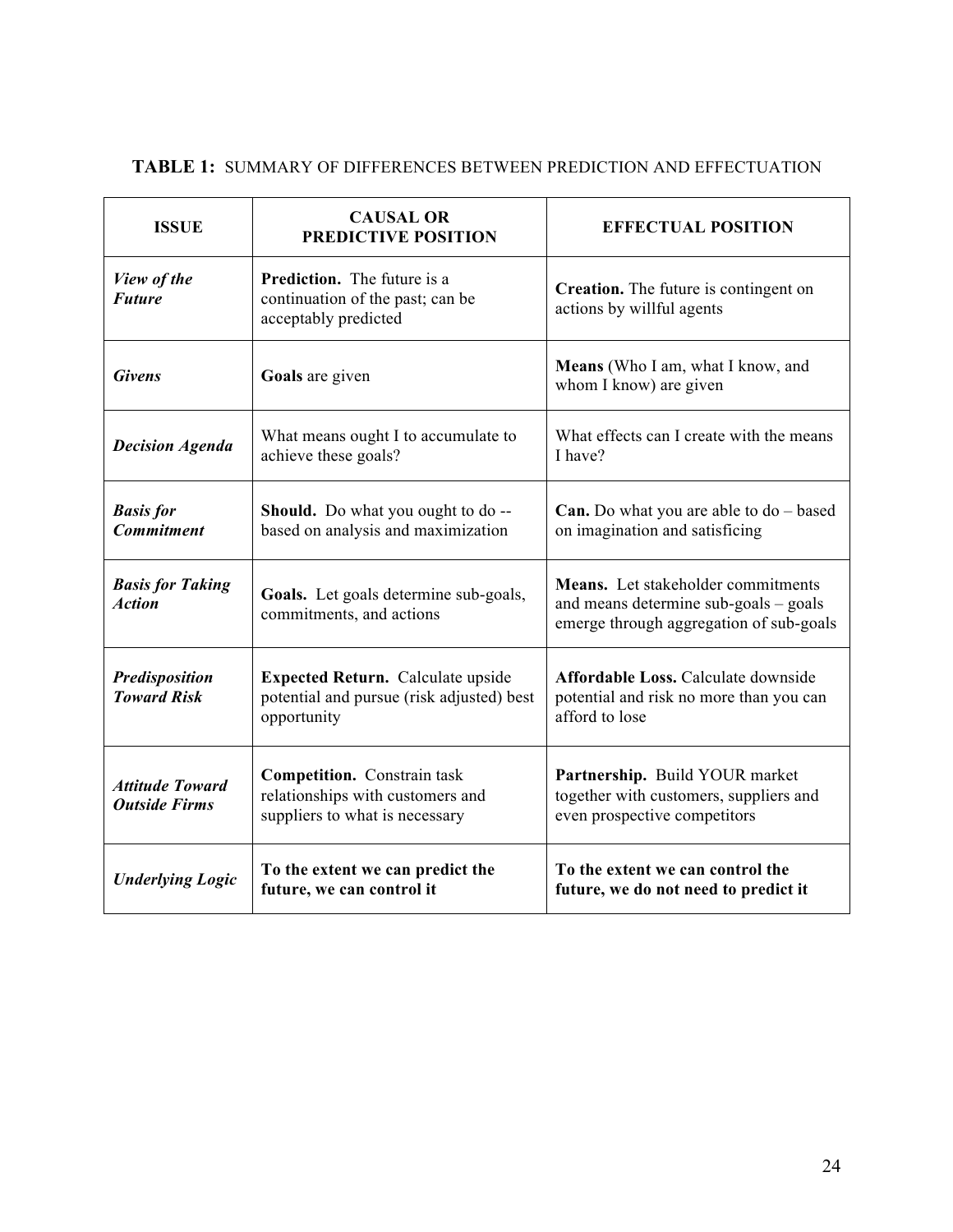

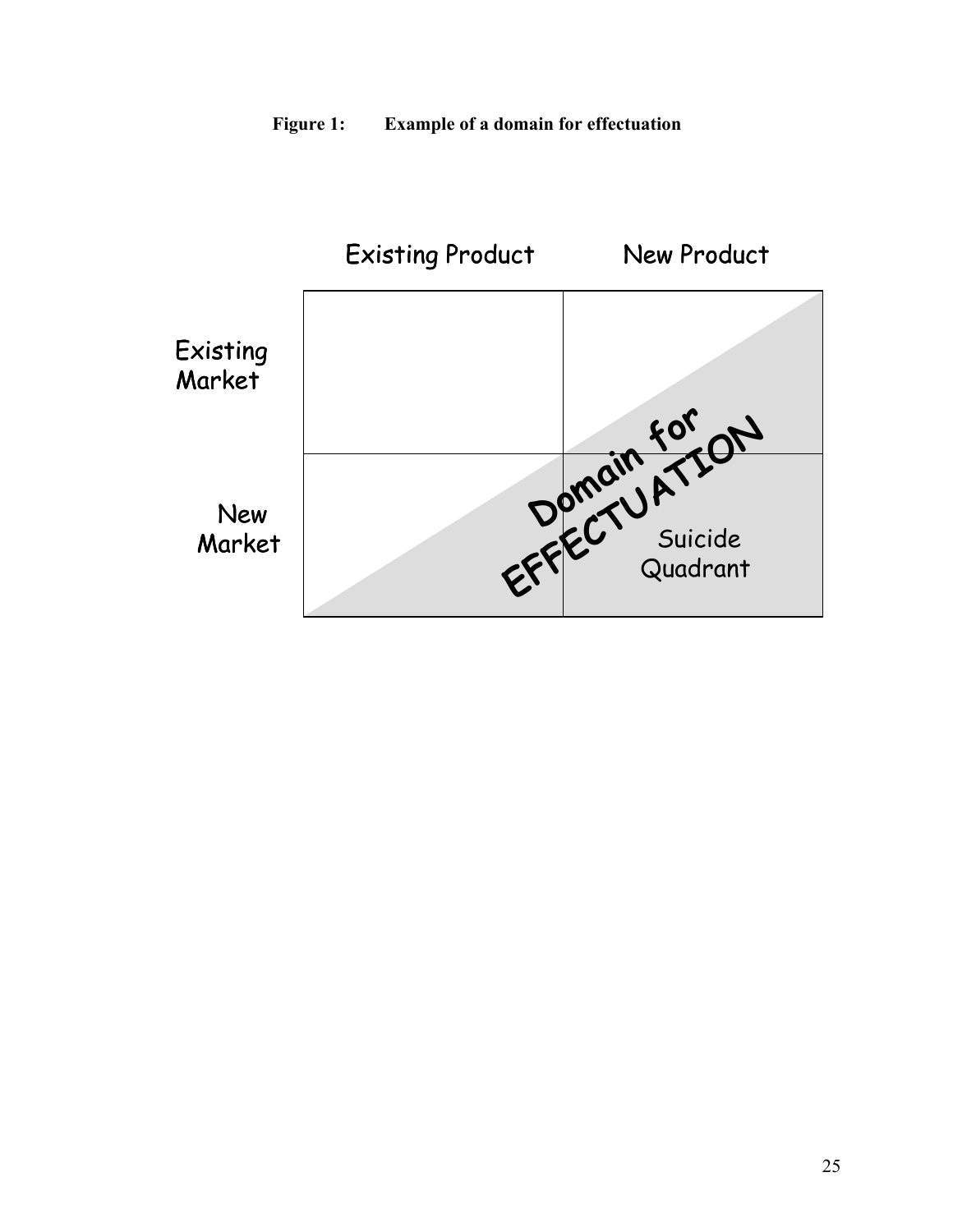



The artifacts implement generalized human aspirations as particular ends and effects. E.g.

- The need to communicate is implemented as a software program called "Instant Messenger"
- The aspiration for a safer society is implemented as Mothers Against Drunk Driving.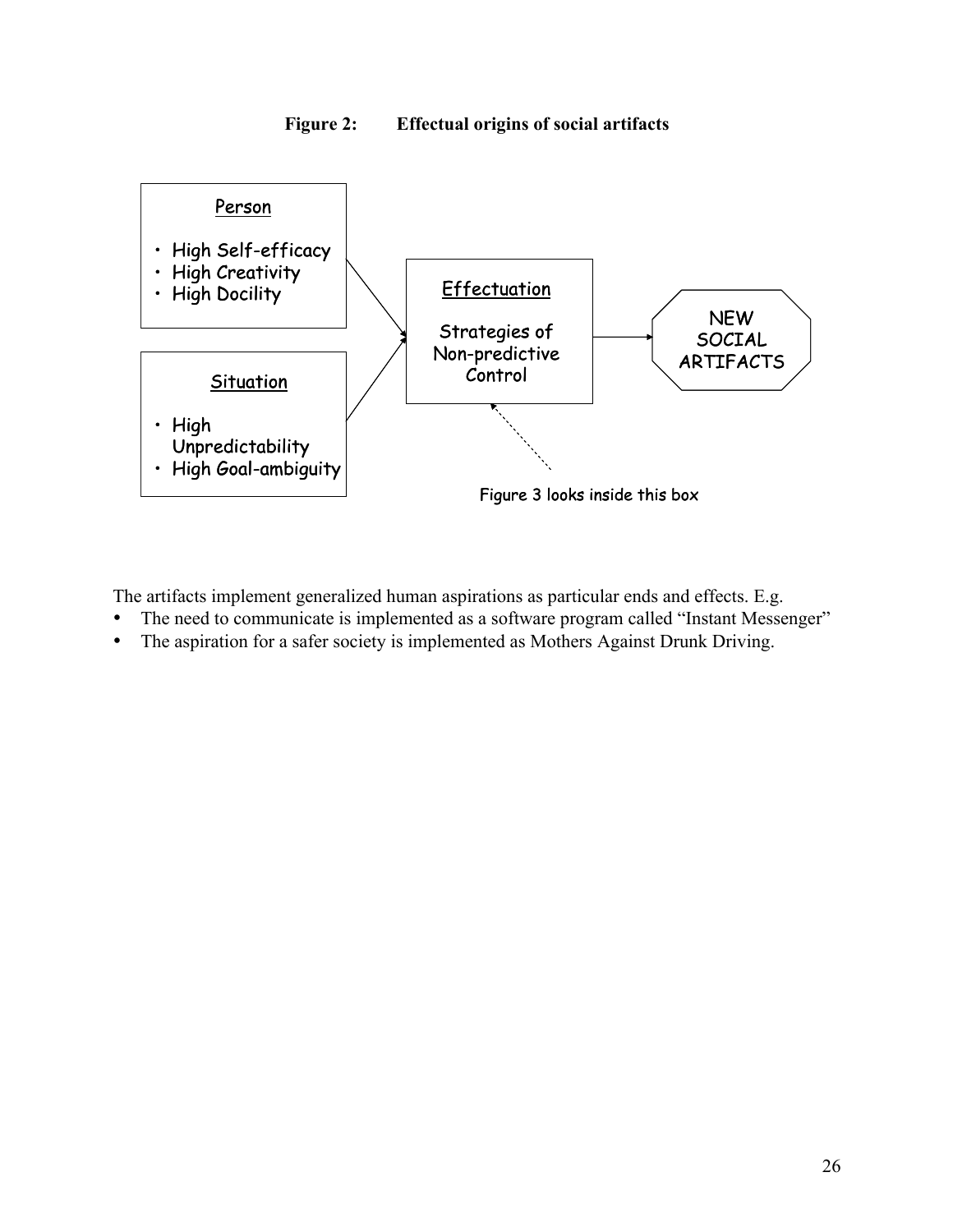### **Figure 3: A dynamic model of the creation of new social artifacts through effectuation**



Expanding cycle of resources

Converging cycle of constraints on goals

#### Both new means and new goals are changes in constraints

As each stakeholder negotiates particular features of the artifact in exchange for committing resources, there are fewer and fewer areas of overlap for common goals. So the effectuation process converges into specific goals even as resources expand to implement them. This final combination of resources and goal implementations embodies the new social artifact that comes to be.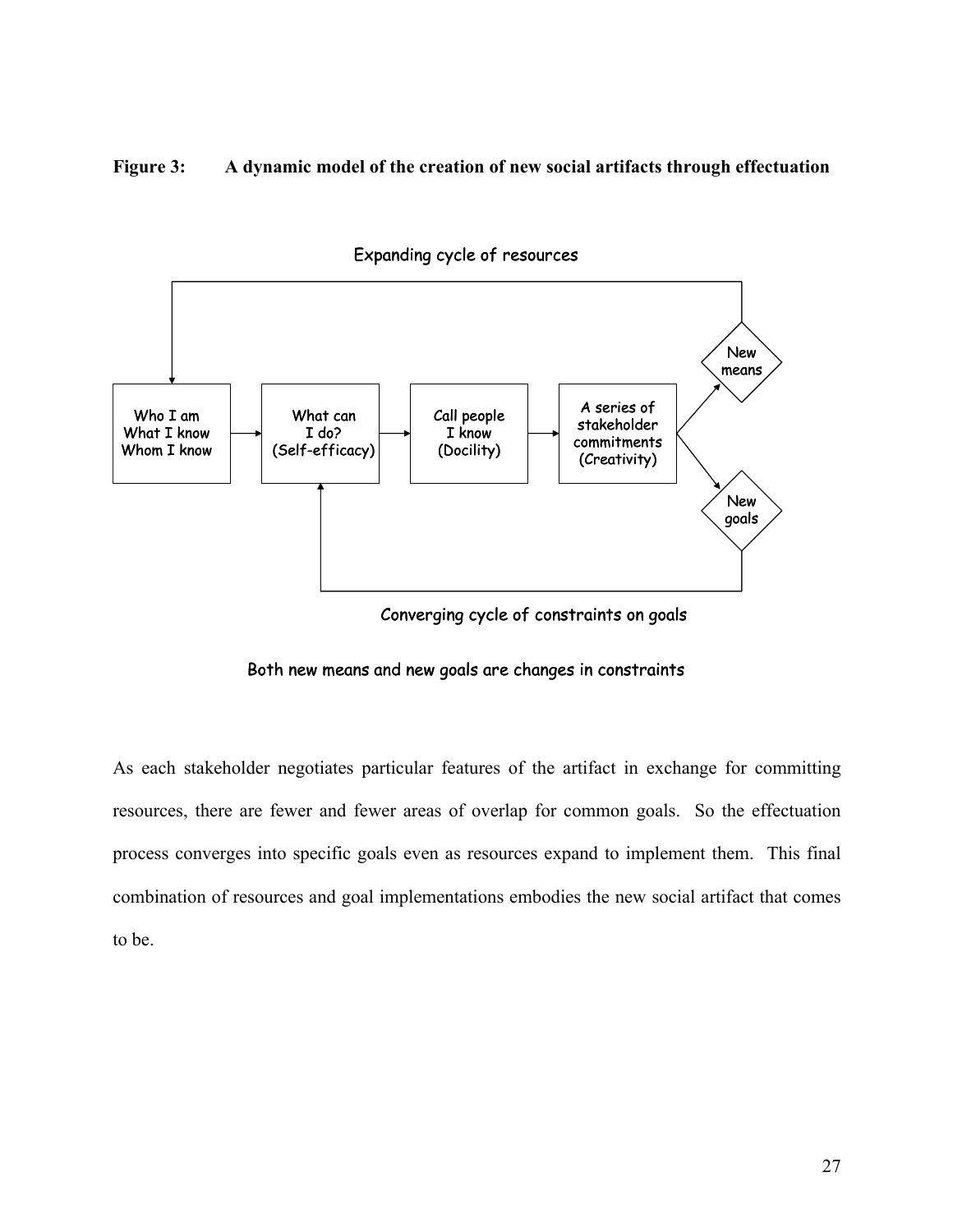# **Figure 4:**

**Typology of problem-solving strategies with different assumptions about the future**

| High            | Risk-aversion                      | Scientific |
|-----------------|------------------------------------|------------|
| PREDICTABILITY  | strategies                         | strategies |
| (of the future) | Adaptive                           | Effectual  |
| Low             | strategies                         | strategies |
|                 | Low                                | High       |
|                 | CONTROLLABILITY<br>(of the future) |            |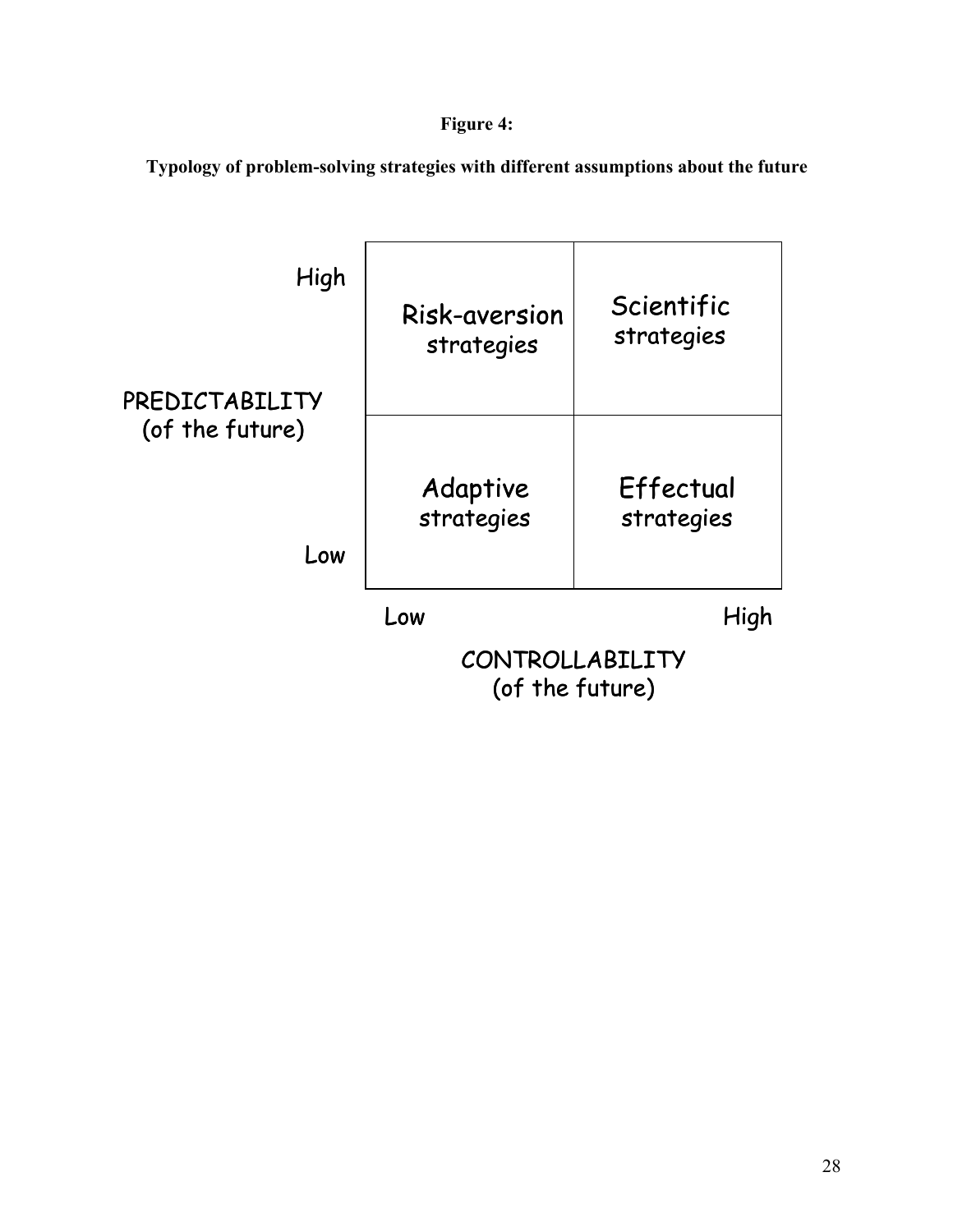#### **References**

- Ahmed, S. U. nAch, Risk-taking Propensity, Locus of Control and entrepreneurship. *Personality & Individual Differences, 6*, 781-782.
- Ahmed, Z. U., Mohamad, O., Tan, B. & Johnson, J. P. (2002). International risk perceptions and mode of entry: A case study of Malaysian multinational firms. *Journal of Business Research, 55,* 805-813.
- Allinson, C. W., Chell, E. & Hayes, J. (2000). Intuition and entrepreneurial behaviour. *European Journal of Work & Organizational Psychology, 9,* 31-43.
- Bandura, A. (1977). *Social Learning Theory.* NJ: Prentice Hall.
- Bazerman, M. H., Curhan, J. R., Moore, D. A., & Valley, K. L. (2000). Negotiation. *Annual Review of Psychology, 51,* 279–314
- Bouchikhi, H. (1993). A constructivist framework for understanding entrepreneurship performance. Organization Studies, 14, 549-570.
- Bowers, K. S., Farvolden, P. & Mermigis, L. (1995). Intuitive antecedents of insight. In S. M. Smith, T. B. Ward, & R. A. Finke (Eds.), *The Creative Cognition Approach,* Cambridge, MA: MIT Press, 27-51.
- Brockhaus, R. H. (1980). Risk taking propensity of entrepreneurs. *Academy of Management Journal, 23*, 509-520.
- Bruner, J. (1990). *Acts of Meaning.* The Jerusalem-Harvard lectures. Cambridge, MA: Harvard University Press.
- Burt, R. S. (1988). Personality correlates of structural holes. In R. M. Kramer & M. Neale (Eds.), *Power and Influence in Organizations,* 221-250.
- Carnevale, P. J. D. & Pruitt, D. G. (1992). Negotiation and mediation. *Annual Review of Psychology, 43,* 511–82
- Carter, N. M. Gartner, W. B., Shaver, K. G., & Gatewood E. J. (2003). The career reasons of nascent entrepreneurs. *Journal of Business Venturing, 18,* 13-39
- Chandler, G. N. & Jansen, E. (1992). The founder's self-assessed competence and venture performance. *Journal of Business Venturing, 7,* 223-236.
- Chase, W. G. & Simon, H. A. (1973). The mind's eye in chess. In W. G. Chase (Ed.), *Visual Information Processing.* New York, Academic Press**:** 215-281.
- Chen, C. C., Greene, P. G. & Crick, A. (1998). Does entrepreneurial self-efficacy distinguish entrepreneurs from managers? *Journal of Business Venturing 13*, 295-316.
- Christensen, C. M. (1997). *The Innovator's Dilemma : When New Technologies Cause Great Firms to Fail.* Boston, Mass, Harvard Business School Press.
- Corcoran, B. & Littlefield, B. (2003) *Use What You've Got.* The Penguin Group.

de Groot, A. (1978). *Thought and Choice in Chess.* The Hague, Mouton.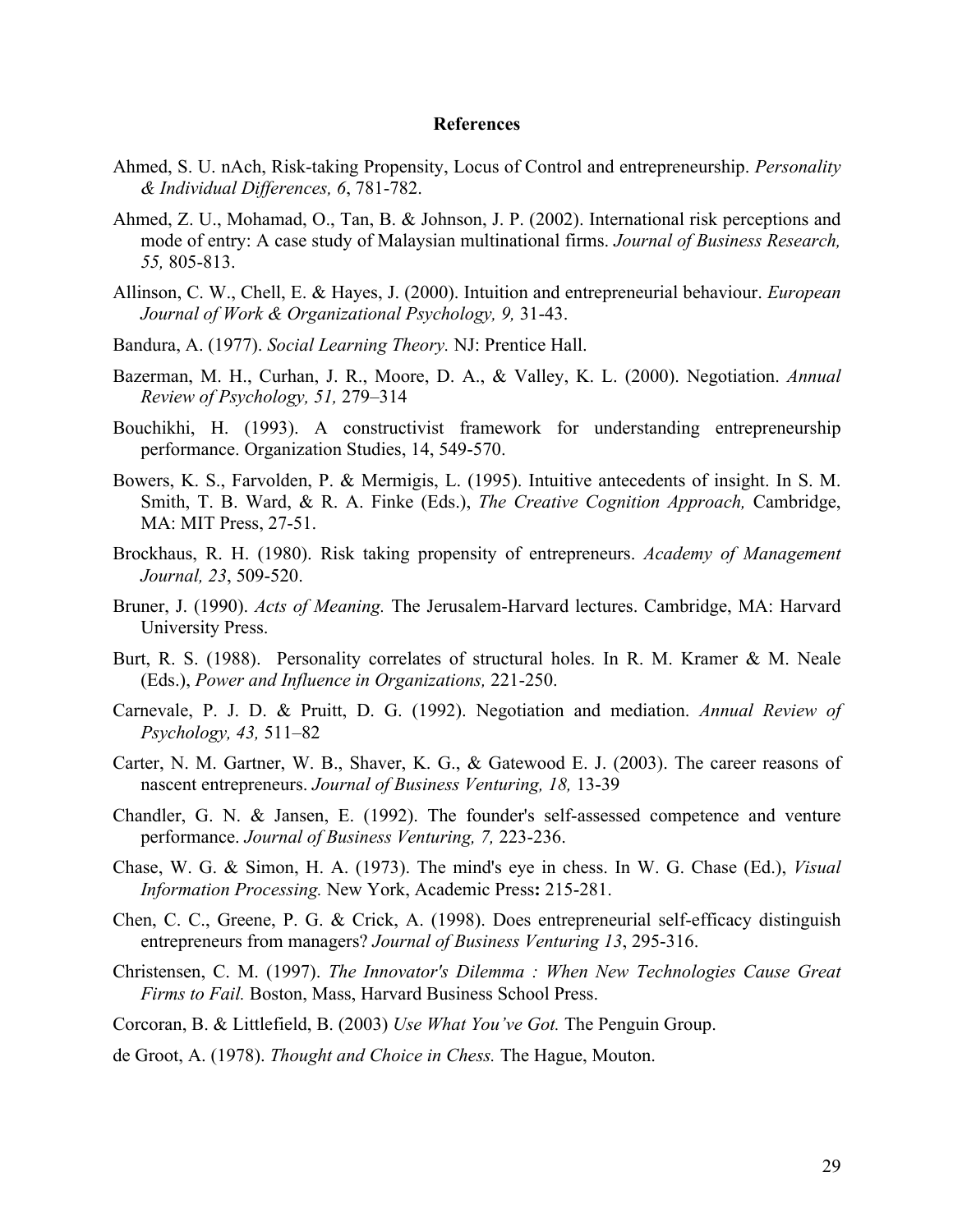- DeLeo, J. G. (1982). To determine the difference in need for achievement and risk taking propensity between mountaineers and entrepreneurs. *Dissertation Abstracts International, 43,* UMI.
- Dew, N. (2003). *Lipsticks and Razorblades; How the Auto ID Center used Pre-commitments to build the Internet of Things.* University of Virginia dissertation.
- Ericsson, K. A. & Lehmann, A. C. (1996). Expert and exceptional performance: evidence on maximal adaptations on task constraints. *Annual Review of Psychology 47,* 273-305.
- Ericsson, K. A. & Simon, H. A. (1984). *Protocol Analysis: Verbal Reports As Data.* Cambridge, MA, MIT Press.
- Ericsson, K. A. & Smith, J. (1991). Prospects and limits of the empirical study of expertise: An introduction. *Toward a general theory of expertise : prospects and limits.* Cambridge; New York, Cambridge University Press**:** 344.
- Finke, R. A., Ward, T. B. & Smith, S. M. (1992). *Creative Cognition: Theory, Research and Applications*. Cambridge, Mass., MIT Press.
- Foley, M. & Hart, A. (1992). Expert novice differences and knowledge elicitation. In R. R. Hoffman (Ed.), *The psychology of expertise: cognitive research and empirical AI.* Mahwah NJ, Springer-Verlag**:** 233-269.
- Gist, M. E. (1987). Organizational behavior: Group structure, process, and effectiveness. *Academy of Management Review, 12,* 472-485*.*
- Gist, M. E. & Mitchell, T. R. (1992). Self-Efficacy: A theoretical analysis of its determinants and malleability. *The Academy of Management Review 17,* 183-211.
- Goldstein, D. G. & Gigerenzer, G. (2002). Models of ecological rationality: The recognition heuristic. *Psychological Review, 109*, 75-90.
- Goodman, N. (1983). *Fact, Fiction and Forecast.* Cambridge: Harvard University Press.
- Gregory, R., Lichtenstein, S. & Slovic, P. (1993). Valuing environmental resources: A constructive approach. *Journal of Risk and Uncertainty, 7,* 177-197.
- Herrnstein, R. J. (1990). Rational choice theory: Necessary but not sufficient. *American Psychologist, 45,* 356-367.
- James, W. (1956) [1897]. *The Will to Believe and Other Essays in Popular Philosophy.* NY: Dover Publications.
- Joas, H. (1996). *The Creativity of Action.* Chicago: University of Chicago Press.
- Kahneman, D. & Lovallo, D. (1993). Timid choices and bold forecasts: A cognitive perspective on risk taking. *Management Science 39,* 17-31.
- Knight, F. H. (1921). *Risk, uncertainty and profit.* New York, Houghton Mifflin.
- Krantz, D. H. (1991). From indices to mappings: The representational approach to measurement. In D. Brown & J. Smith (Eds.), *Frontiers of Mathematical Psychology,* NY: Springer-Verlag, 1-52.
- Lager, F. C. (1994). *Ben & Jerry's: The Inside Scoop.* New York: Crown Publishers.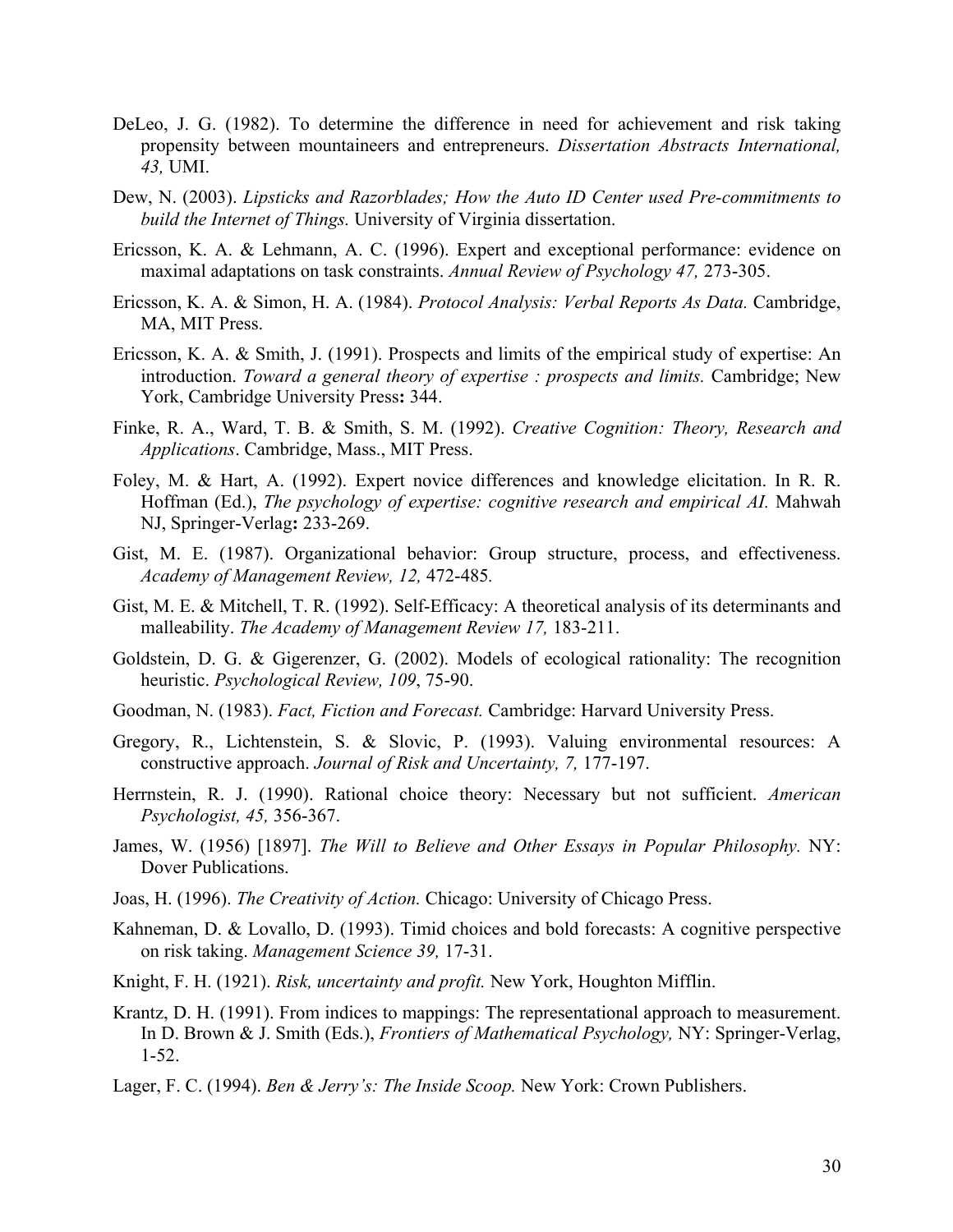Lewontin, R. C. (1992). *Biology as Ideology: The Doctrine of DNA.* HarperPerennial.

- March, J. G. (1994). *A Primer on Decision Making : How Decisions Happen.* New York, Free Press.
- Mieg, H. A. (2001). *The Social Psychology of Expertise: Case Studies in Research, Professional Domains, and Expert Roles.* Mahwah, N.J., Lawrence Erlbaum Associates.
- Miner, J. B., Smith, N. R. & Bracker, J. S. (1989). Role of entrepreneurial task motivation in the growth of technologically innovative firms. Journal of Applied Psychology, 74, 554-560.
- Mintzberg, H. (1994). *The Rise and Fall of Strategic Planning.* The free press.
- Rabin, M. (1998). Psychology and Economics. *Journal of Economic Literature 36,* 11-46.
- Read, S., R. Wiltbank, & Sarasvathy, S. D. (2003). What do entrepreneurs really learn from experience? The difference between expert and novice entrepreneurs. *BKERC Proceedings*.
- Russell, T. & Thaler, R. (1985). The relevance of quasi rationality in competitive markets. *The American Economic Review, 75,* 1071-1082.
- Sagarin, B. J., Cialdini, R. B., Rice, W. E. & Serna, S. B. (2002). Dispelling the illusion of invulnerability: The motivations and mechanisms of resistance to persuasion. *Journal of Personality and Social Psychology*, *83,* 526–541
- Sarasvathy, D. K, Simon H. A., & Lave, L. B. (1998). Perceiving and managing business risks: differences between entrepreneurs and bankers. *Journal of Economic Behavior and Organization, 33,* 207-225.
- Sarasvathy, S. D. (2001a). Causation and effectuation: Toward a theoretical shift from economic inevitability to entrepreneurial contingency. *The Academy of Management Review 26,* 243- 263.
- Sarasvathy, S. D. (2001b). Effectual reasoning in entrepreneurial decision making: Existence and bounds. *Academy of Management Best Paper Proceedings*.
- Sarasvathy, S. D. & Simon, H. A. (2000). Effectuation, near-decomposability, and the creation and growth of entrepreneurial firms. *First Annual Research Policy Technology Entrepreneurship Conference,* University of Maryland.
- Schooler, J. W. & Melcher, J. (1995). The ineffability of insight. In S. M. Smith, T. B. Ward, & R. A. Finke (Eds.), *The Creative Cognition Approach,* Cambridge, MA: MIT Press, 97-133.
- Sen, Amartya. (1993). Internal consistency of choice. *Econometrica, 61,* 495-521.

Shalley, C. E. (1991). Effects of productivity goals, creativity goals, and personal discretion on individual creativity. *Journal of Applied Psychology, 76,* 179-185.

- Shane, S. & Venkataraman, S. (2000). The promise of entrepreneurship as a field of research. *The Academy of Management Review, 25,* 217-226.
- Simon, H. A. (1993). Altruism and economics. *The American Economic Review 83,* 156-161.
- Simon, H. A. (1996). *The Sciences of the Artificial*. Cambridge, Mass., MIT Press.
- Simon, H. A. & Chase, W. G. (1973). Skill in chess. *American Scientist, 61,* 394-403.